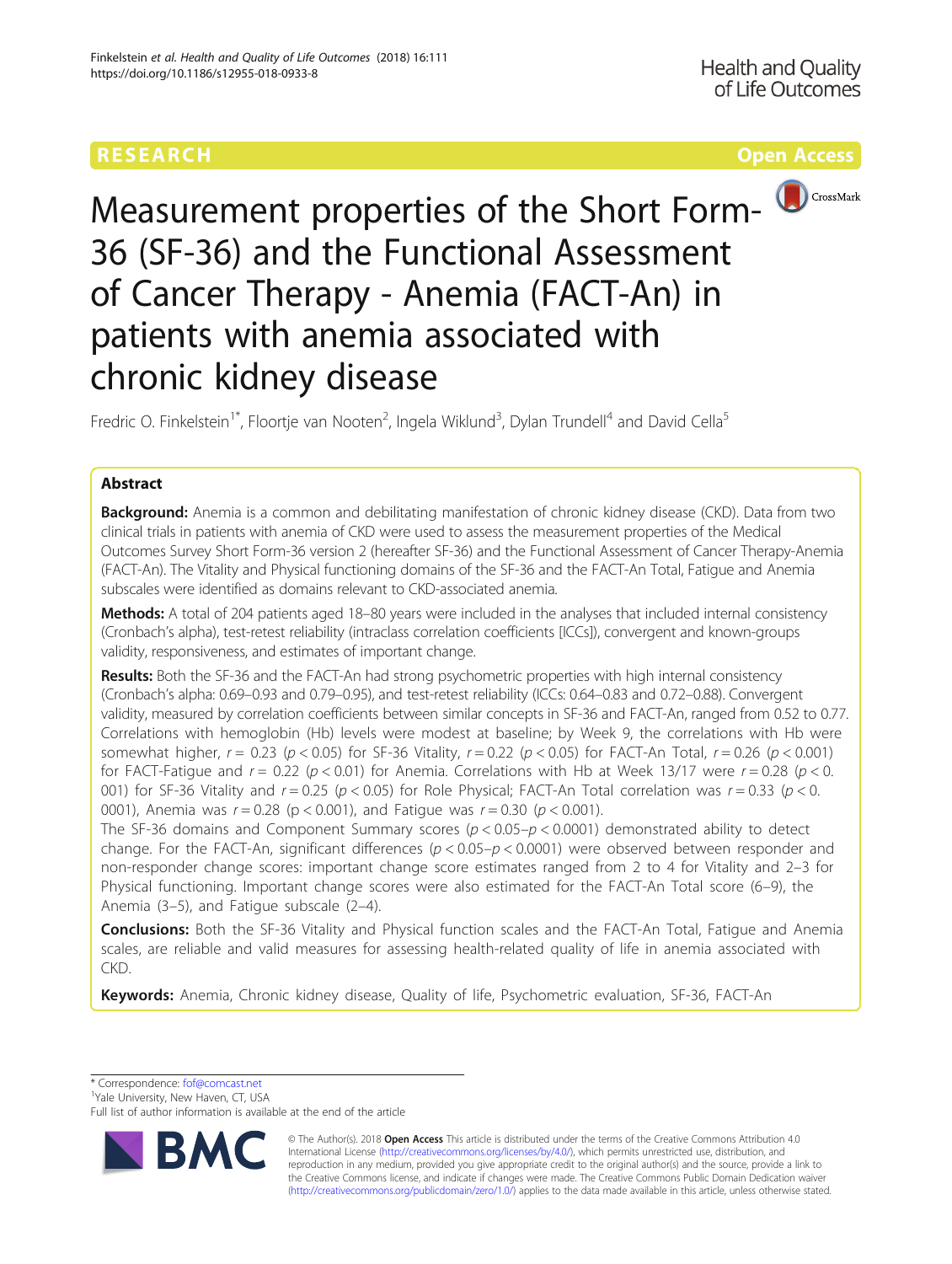# Background

Anemia is common among patients with chronic kidney disease (CKD); the prevalence in US patients is estimated to be over  $15\%$  [[1\]](#page-10-0). An association between anemia and CKD stage has been identified, with anemia increasing in prevalence by disease severity from 8.4% in Stage 1 to 53.4% in Stage 5. Minutolo et al. [\[2](#page-10-0)] reported a 44% prevalence of anemia across all CKD stages in patients who were not receiving dialysis, while McFarlane et al. estimated a prevalence of 50 to 70% across all stages [\[3\]](#page-10-0).

Symptoms of anemia include fatigue, low energy, weakness, dizziness, and dyspnea [\[4,](#page-10-0) [5](#page-10-0)]; symptom severıty varies wıth the degree of anemia [[6](#page-10-0)]. Persistent fatigue has been identified as one of the most debilitating symptoms both pre-dialysis and in dialysis disease stages [[7,](#page-10-0) [8\]](#page-10-0). The impact of fatigue varies widely, from being described as 'mild impairment' to greatly affecting daily functioning including, at times, basic activities of daily living [[9\]](#page-10-0). Diminished aspects of health-related quality of life (HRQoL), such as functional and ambulatory impairment, and increased risk of falls, have all been identified as complications of anemia [[10](#page-10-0)–[14\]](#page-11-0).

Patient-reported outcome (PRO) measures are frequently used to assess treatment efficacy in clinical trials [[15\]](#page-11-0). Although used in some trials as primary endpoints (eg, a patient report of pain is required in the absence of objective clinical markers), PROs are often used to identify additional benefits associated with treatment, including symptom experience, functioning, and HRQoL. Thus, measurement of HRQoL as a primary outcome of treatment interventions in end-stage renal disease (ESRD), as well as a tool for clinicians to assess patient status, is an increasingly accepted research endpoint.

While earlier studıes suggested a broad range of symptom improvement wıth anemia treatment, recent studies indicate that the domains of Vitality and Physical functioning are most beneficially affected by treatment [[6,](#page-10-0) [16\]](#page-11-0).

The Medical Outcomes Survey Short Form-36 (SF-36) is a generic, widely validated HRQoL measure that has been used in numerous research studies and clinical trials of CKD anemia [\[11](#page-10-0), [17](#page-11-0)–[25](#page-11-0)] with specific focus on the Vitality and Physical functioning domains [[6,](#page-10-0) [16,](#page-11-0) [26\]](#page-11-0). Measurement properties of SF-36 have been assessed in patients with CKD, [[27\]](#page-11-0) but no corresponding data are available specifically for patients with CKD anemia.

The Functional Assessment of Cancer Therapy-Anemia (FACT-An) was developed to assess the impact of anemia on quality of life in patients with cancer-associated anemia [[28](#page-11-0), [29](#page-11-0)]. Content validity was addressed during the development of the FACT-An and was based on interviews with patients with cancer-associated anemia, literature review, and expert input. The Total FACT-An score and the FACT Anemia and Fatigue score are of particular interest for use with anemia associated with CKD. Although the tool has been used in many oncology clinical trials, [\[30](#page-11-0)–[33](#page-11-0)], data in the CKD population are lacking.

Both the European Medicines Agency [[34](#page-11-0)] and the US Food and Drug Administration [\[35](#page-11-0)] require that new drugs under consideration for approval be tested in clinical trials with PRO endpoints that are specific and relevant to the proposed treatment population. Documentation of measurement properties of domains of PRO surveys in the target population is essential. The purpose of this study is to assess further the measurement properties of the SF-36 and the FACT-An with particular focus on domains of vitality/fatigue, anemia, and physical function, which most closely relate to CKD anemia. Data from two clinical trials in patients with CKD anemia who were not receiving dialysis or who were newly initiated on dialysis were used to evaluate the validity of SF-36 and the FACT-An in this sample.

# Methods

# Patient sample

Data were derived from two clinical trials that evaluated a hypoxia-inducing factor prolyl hydroxylase (HIF-PH) inhibitor in patients with CKD anemia. The trial designs were similar, but not identical, and allow the evaluation of the SF-36 and FACT-An questionnaires in patients with ESRD. Details of these trials including treatment interventions have been published previously [[36](#page-11-0)–[38](#page-11-0)]. Briefly, the first (NCT00761657) was a Phase 2, open-label, randomized trial in patients with anemia and Stage 3 or 4 CKD, who were not on dialysis (non-dialysis group) [[36\]](#page-11-0). The patients were 18–70 years old with an Hb level < 10.5 g/dL and an estimated glomerular filtration rate of  $> 15$  to  $< 60$  mL/min/1.73 m<sup>2</sup> pre-randomization. The second (NCT01244763) was a Phase 2b, randomized, open-label trial in newly initiated patients on dialysis (dialysis group) [\[37](#page-11-0), [38\]](#page-11-0). The patients were 18–80 years old with a pre-randomization Hb level < 10.0 g/dL. They had received hemodialysis or peritoneal dialysis for native kidney ESRD for a minimum of 2 weeks and a maximum of 4 months. Patients in both studies were not currently and had not previously received an erythropoietin-stimulating agent (ESA) or IV iron within 4 weeks of randomization.

# Study design

In the non-dialysis trial, dosing strategies for the HIF-PH inhibitor were employed across six cohorts (with 24–25 patients per cohort). Patients attended weekly study visits during the treatment period (16 weeks for Cohorts A and B, and 24 weeks for Cohorts C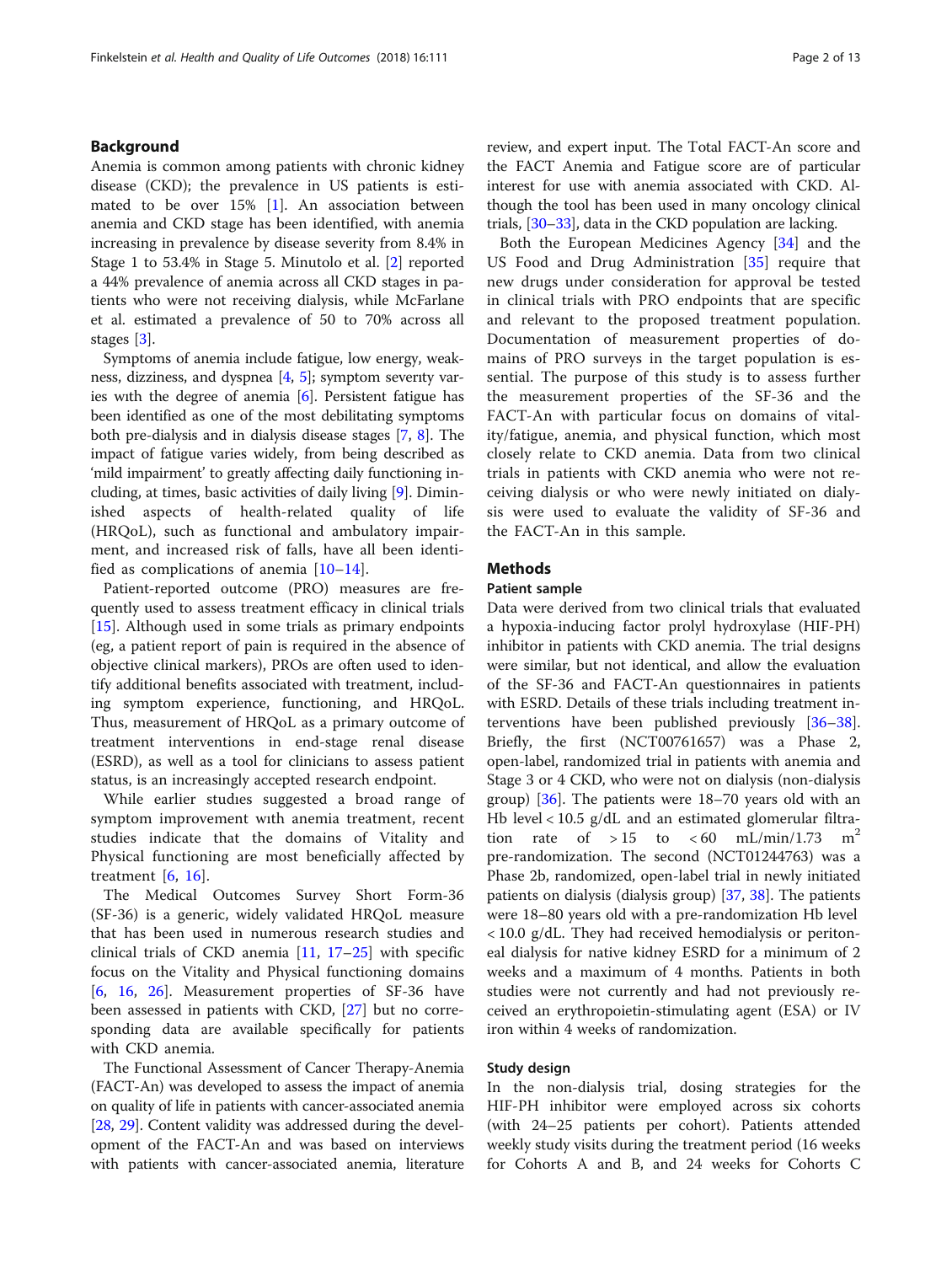through F). The FACT-An and the SF-36 questionnaires were administered at baseline, Week 9, Week 17 (Cohorts A–D only for SF-36), and Week 24 (Cohorts C–D only).

In the dialysis trial, approximately 12 patients were enrolled in each of five HIF-PH inhibitor treatment arms. The trial employed a 1:1:1 ratio for the first 36 patients to receive no iron supplementation, oral iron supplementation, and IV iron supplementation. Patients visited the clinic weekly during the 12-week treatment period, followed by a four-week post-treatment follow-up period. The FACT-An and SF-36 questionnaires were administered at baseline, Week 9, and Week 13.

Data used to characterize each patient sample were collected at baseline/during screening for both dialysis and non-dialysis patients. These included sociodemographic (date of birth, sex, and race/ethnicity) and clinical data (weight and height, pulse rate, blood pressure, respiratory rate, date of CKD diagnosis, date of anemia diagnosis, comorbid conditions, laboratory parameters, treatments received, and rescue medication use). Hb level was collected at baseline, Week 9, and Week 13/17 (dialysis/non-dialysis) as well as at other time points.

#### Patient-reported outcome measures

The SF-36 is designed to assess health concepts that are relevant across age, disease, and treatment groups in adults [\[39](#page-11-0)]. As well as a health transition item, the SF-36 contains eight domains: Physical functioning (10 items), Role-physical (4 items), Bodily Pain (2 items), General Health (5 items), Vitality (4 items), Social functioning (2 items), Role-emotional (3 items), and Mental Health (5 items). Two Component Summary scores, the Physical Component Summary (PCS) and the Mental Component Summary (MCS), can also be calculated with all scores using the norm-based approach (US population norm mean score for each domain and summary score is 50, with a standard deviation [SD] of 10) [\[40](#page-11-0)]. Anemia-related domains such as the Vitality and Physical functioning were previously identified to be of special interest [\[6](#page-10-0), [16\]](#page-11-0). A four-week recall was used for the SF-36 in both trials. Suggested important change scores have been reported by the instrument developers for each domain and Component Summary score based on the 2009 US general population [[40\]](#page-11-0). The suggested change scores are appropriate for T-scores ranging from 30 to 40. Where the T-score for the population exceeds this range, increasing the change score is recommended.

The FACT-An is designed to assess aspects of quality of life affected by anemia in patients with cancer [\[28](#page-11-0)]. Using a seven-day recall period, the 27 item FACT-General (FACT-G) includes four dimensions of well-being: Physical (7 items), Functional (7 items), Social/Family (SWB; 7 items), and Emotional (6 items). The FACT-An also includes 13 fatigue-specific items (the Fatigue Subscale) plus an additional 7 items specific to anemia and unrelated to fatigue. Anemia subscales such as FACT-An Total and the Fatigue and Anemia subscales were of special interest. These last 20 items  $(13 + 7)$  combine to form the Anemia subscale. Higher scores indicate better health status. An important change score estimate of 4 points for the Anemia total score and 3 points for the Fatigue score has previously been reported in patients with cancer [[41](#page-11-0)]. In patients with CKD, a three-point or greater increase was previously identified as a clinically meaningful improvement on the FACT-Fatigue total score [\[42](#page-11-0)].

#### Statistical analyses

Unless stated otherwise, data from the two clinical trials were pooled at baseline and at Week 9. Week 17 data from the non-dialysis group were pooled with Week 13 data from the dialysis group. Pooling the data from the two trials provided a sufficiently large sample size and a greater range of impairment within a CKD patient sample for more effective testing of the measurement properties of SF-36 and FACT-An. All statistical tests were two-sided and significance level was set at  $p < 0.05$ .

For the SF-36 domain/Component Summary scores and the FACT-An Total and subscale scores, descriptive statistics (mean, SD, median, and range) were calculated at baseline, Week 9, and Week 13/17.

#### Reliability

Cronbach's coefficient alpha was used to assess the internal consistency of the SF-36 domain scores and Component Summary scores and the FACT-An Total and relevant subscales at baseline. A Cronbach's alpha ≥0.70 was considered an acceptable minimum value definition for good reliability [\[43](#page-11-0)]. Patterns of item-to-item correlations and item-to-total correlations, and the number of items in the subscale, were also considered. Alpha coefficients > 0.7 indicated good internal consistency, 0.4–< 0.69 moderate internal consistency, and < 0.4 low internal consistency reliability [\[44,](#page-11-0) [45\]](#page-11-0).

Test-retest reliability was assessed in the subgroup of patients ( $n = 153$ ) whose Hb level was classified as unchanged (average weekly Hb change within  $\pm 0.5$  g/dL between Week 9 and Week 13/17 with no rescue therapy between these time points). The average weekly change in Hb was determined by comparing the weekly differences in Hb between Week 9 and every week from Week 10 to Week 13/17. Intraclass correlation coefficients (ICCs) were calculated to compare the SF-36 domain/Component Summary and the FACT-An Total and subscale scores at Week 9 and Week 13/17. An ICC  $\geq$  0.7 indicated good, 0.4–0.7 moderate, and < 0.4 poor test-retest reliability [\[44](#page-11-0), [45\]](#page-11-0).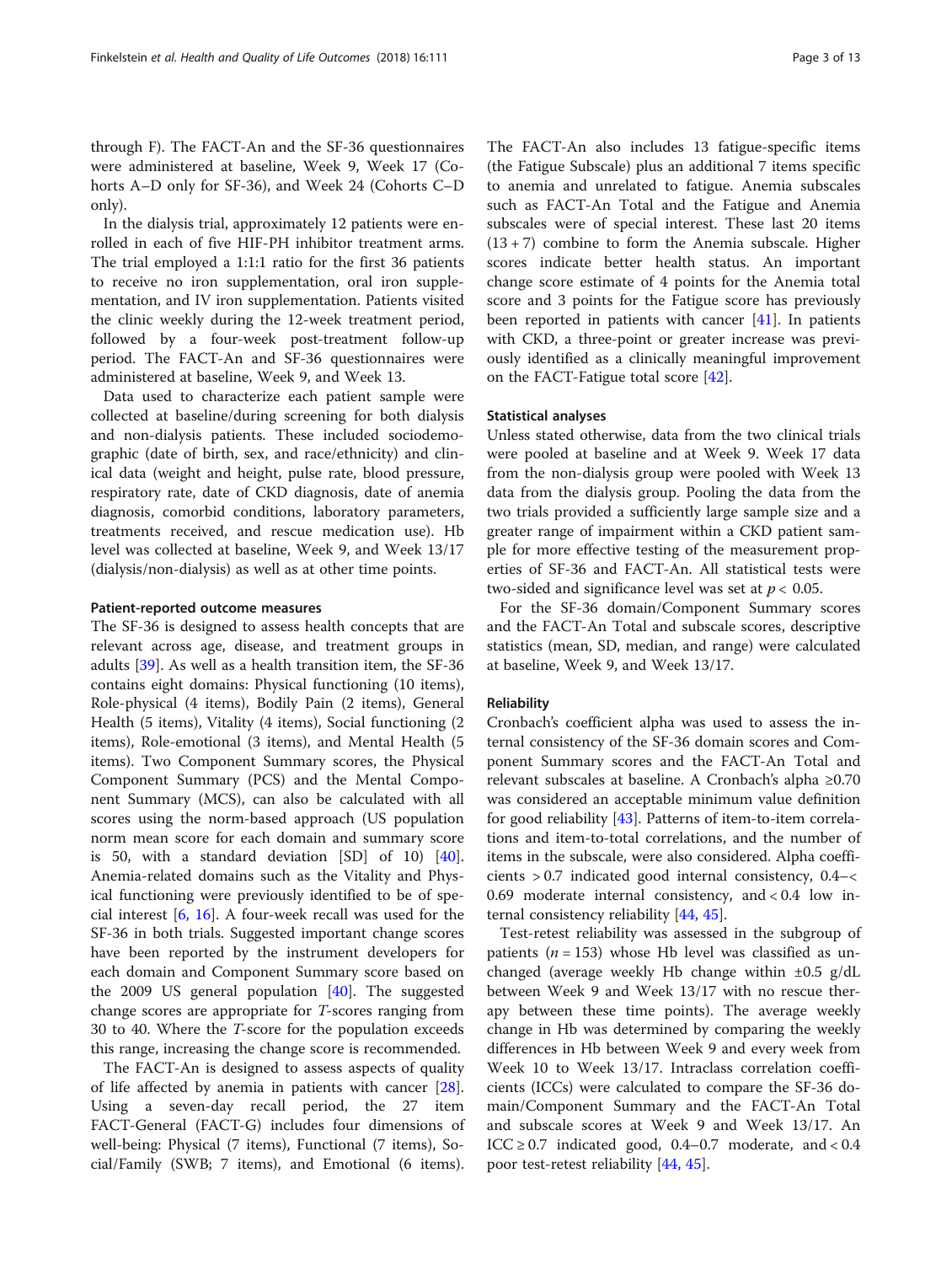# Validity

Validity refers to the extent to which an instrument measures what it is intended to measure; it is typically assessed by examining correlations with other indicators of similar/related constructs [[46](#page-11-0)]. Correlations of 0.10 are considered small, correlations between 0.30 and 0.50 are regarded as moderate, and correlations of 0.50 or more are considered large [\[47](#page-11-0)]. Spearman's rank-order correlation coefficients between the SF-36 domain/Component Summary scores and the FACT-An Total and subscale scores at baseline, Week 9, and Week 13/17 were used to assess convergent validity.

The SF-36 Vitality domain was previously identified as an important measure of disease impact resulting from anemia [[6](#page-10-0), [16\]](#page-11-0), therefore the FACT-An Fatigue and Anemia subscales were expected to correlate more strongly with Vitality domain than other SF-36 domains. Known-groups validity was assessed to demonstrate the ability of the SF-36 and FACT-An instrument domain scores to differentiate between patients with varying levels of anemia, using Hb levels at baseline. The SF-36 and FACT-An domain scores were compared between the scores above and below the median Hb level at baseline using analysis of covariance (ANCOVA) with adjustments for gender and age. Similarly, for assessment of known groups validity, the SF-36 Physical Function and Vitality median split domain scores were used to establish the difference in the FACT-AN scores at baseline, while the FACT-An, FACT Anemia, and FACT Fatigue subscales median split were used to show that the baseline SF-36 scores differed. Groups were defined by Hb level  $\langle$  < 11 g/dL vs  $\geq$  11 dg/dL;  $\langle$  median vs  $\geq$  median) or relevant SF-36 domain/ score and FACT-An specified domain score (< median vs ≥ median).

# Ability to detect change

The focus of this study was to document the ability of each instrument to detect change; thus, all analyses were conducted using pooled data only, i.e., no analyses were performed by treatment or doses. Using ANCOVA models, the ability to detect change of the SF-36 domain/Component Summary scores and the FACT-An Total and subscale scores was assessed by comparing the mean scores of Hb responders and non-responders at baseline to Week 9 and baseline to Week 13/17 change scores, controlling for age, gender, and baseline score (FAC-T-An and SF-36).

Responders were defined with the same clinical criteria used in the trial protocols:

# a. Hb responders

Baseline Hb level > 8 g/dL: Hb level > 11.0 g/dL with  $\geq 1.0$  g/dL increase

Baseline Hb level  $\leq 8$  g/dL: Hb level  $> 2.0$  g/dL increase at the end of Weeks 7–9 and Weeks 11– 13/15–17

b. SF-36 responders

Vitality (SF-36) responders: > 3-point increase in SF-36 Vitality score Physical functioning (SF-36) responders: > 3-point increase in SF-36 Physical functioning score Physical Component Summary (SF-36) responders -– an increase of two points in SF-36 Physical Component Summary score;

c. FACT-An responders

FACT-An Anemia responders: > 4-point increase in FACT-An Anemia score

FACT-An Fatigue responders: > 3-point increase in FACT-An Fatigue subscale score.

# Estimating important change scores

Methods for interpreting the importance of quality of life changes in clinical research generally follow two approaches: distribution-based and anchor-based. A distribution-based approach is based on statistical characteristics of the obtained samples. This approach relies on the distribution of scores and the related effect size of change scores. An anchor-based approach compares the change in a patient reported outcome, such as patient judgement of change with a second, external measure of change, which serves as the anchor. Anchor-based assessments offer the advantage of linking the change in a given score to the patient's perspective (which is captured by the anchor). Because we had relevant clinical anchors, we employed both approaches.

A minimally important difference (MID) refers to the "smallest difference in score in the domain of interest that patients perceive as important, (either beneficial or harmful, and which would lead the clinician to consider a change in the patient's management" [\[48\]](#page-11-0). Because determination of the "minimally" important difference or change can vary by context, and because of some misuse of the concept, this term has fallen out of favor, with terms such as "important change scores" or "clinically important differences" increasingly used instead [\[49\]](#page-11-0).

Previously reported important change scores for the SF-36 for the general population vary from 2 to 3 [[40](#page-11-0)]. Clinically important differences reported for the FACT-An targeted domains have been estimated at 3 points for the Fatigue subscale, 4 FACT-An points for the Anemia subscale, and 6 points for the Total score [\[41\]](#page-11-0).

In the present study, the SF-36 Vitality, Physical functioning domain, and Physical Component Summary score were used as anchors to estimate important change scores on the FACT-An. Similarly, FACT-An scores were used as anchors to estimate important change scores on the SF-36. Only patients achieving a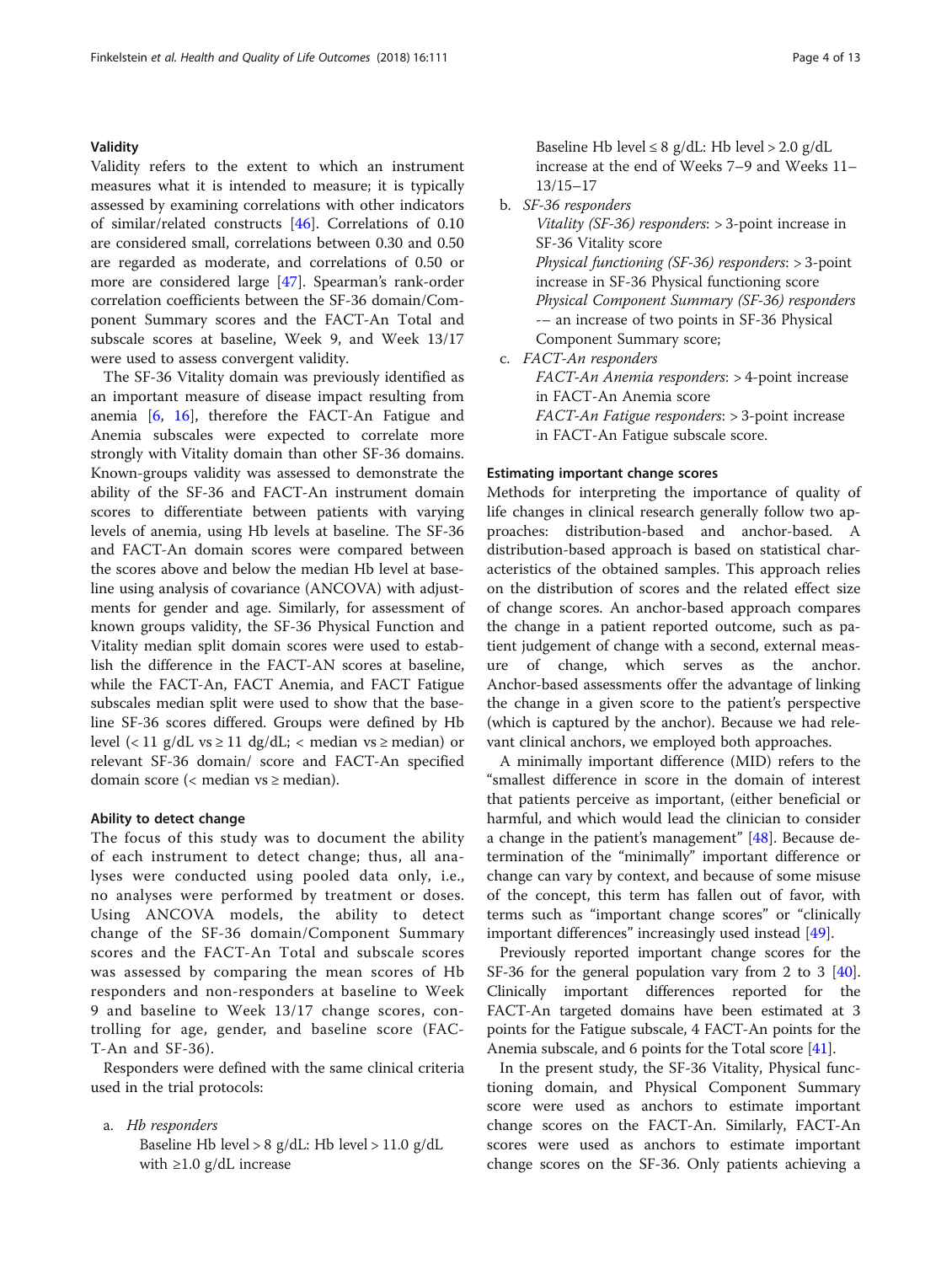pre-defined meaningful change score in these domains (from baseline to Week 9 or to Week 13/17) were included in the analyses. The mean SF-36 or FACT-An change scores (from baseline to Week 9 or to Week 13/ 17) for these patients thereby provided an estimate of an important change score. The meaningful change score was defined as 3–4 point increase in the SF-36 Vitality score, a 3–4 point increase in the SF-36 Physical functioning score, and a 2–3 point change in the SF-36 Physical Component Summary score.

For SF-36 change scores, the first anchor used a 4–7 point increase in the FACT-An Anemia subscale score to define the "minimally improved" category to assess the change in the SF-36 domain/Component Summary scores associated with a minimal change in condition. A second anchor used a 3–5 point increase in the FACT-An Fatigue subscale score.

The SF-36 Vitality domain (important change of 3 points) and Physical functioning domain (3 points) and the Physical Component Summary (2 points) were used to calculate important change score estimates for the FACT-An Total score and Fatigue and Anemia subscales. Similarly, the following FACT-An MID anchors [[41\]](#page-11-0) were used for SF-36 linking: FACT-An Total score of 6, FACT-An Anemia subscale score of 4, and a FACT-An Fatigue subscale score of 3 points.

#### Results

# Patient demographics and clinical characteristics

The mean age of patients was 60.2 years (Table 1). The gender distribution differed by trial; 63.4% of patients in the non-dialysis group were female vs 47.5% in the dialysis group. Patients in the non-dialysis group were typically older than patients in the dialysis group. The statistically significant differences between the dialysis and non-dialysis groups should be interpreted with

caution given the smaller number of patients in the dialysis group.

Comorbid conditions and disease history were generally similar; however, diabetes was more common in the non-dialysis group (61.4% vs 18.6%). A high proportion of the non-dialysis group had diabetic (55.9%) or hypertensive nephropathy (53.1%), whereas in the dialysis group, the most common CKD history category was ischemic nephropathy (42.4%). Additional details of the two patient groups can be found in respective trial publications [[36,](#page-11-0) [38](#page-11-0)].

### Descriptive statistics

Low baseline SF-36 domain and Component Summary scores for the total sample were found for Physical functioning, Role-physical, General Health, and Physical Component Summary score (Table [2](#page-5-0)). Scores approaching the 2009 general US population mean (50.0) were found for Vitality, Mental Health, and Mental Component Summary score. The scores indicate that these patients predominantly experienced physical rather than mental impairments.

Baseline scores were similar for both trial samples for Physical functioning, Vitality, and the Physical Component Summary score, whereas Role-physical, Role-emotional, and Mental Health domains, and the Mental Component Summary score were all lower in dialysis patients.

At baseline, the mean FACT-An Total score was 131.5 (SD: 30.0), the mean Fatigue subscale score was 34.2 (SD: 11.5), and the mean Anemia subscale score was 53.9 (SD: 15.0). (Table [2](#page-5-0)) The FACT-An Well-Being subscales ranged from 17.8 to 21.0. Improvements were observed by Week 9 in the FACT-An Total and all subscale scores, except for the Social Well-Being where a small decrease was identified. These scores were relatively stable, with similar mean values reported at Week 13/17.

|  |  |  | Table 1 Demographic Characteristics for Non-dialysis (NCT00761657) and Dialysis (NCT01244763) Patient Groups and Pooled Total |  |
|--|--|--|-------------------------------------------------------------------------------------------------------------------------------|--|
|  |  |  |                                                                                                                               |  |

| Characteristic            | NCT00761657 ( $N = 145$ ) | NCT01244763 ( $N = 59$ ) | All Patients <sup>a</sup> ( $N = 204$ ) |
|---------------------------|---------------------------|--------------------------|-----------------------------------------|
| Age (years), mean (SD)*** | 64.4(11.3)                | 50.0(15.1)               | 60.2(14.0)                              |
| Gender (female), n (%)*   | 92(63.4%)                 | 28(47.5%)                | 120(58.8%)                              |
| Race, n (%)**             |                           |                          |                                         |
| Asian                     | $6(4.1\%)$                | $2(3.4\%)$               | $8(3.9\%)$                              |
| Black or African-American | 42(29.0%)                 | $2(3.4\%)$               | 44(21.6%)                               |
| White                     | 92(63.4%)                 | 54(91.5%)                | 146(71.6%)                              |
| Other <sup>b</sup>        | $5(3.4\%)$                | $1(1.7\%)$               | $6(2.9\%)$                              |
| Ethnicity (N, %)***       |                           |                          |                                         |
| Hispanic/Latino           | 47(32.4%)                 | 1(1.7%)                  | 48(23.5%)                               |
| Not Hispanic/Latino       | 98(67.6%)                 | 58(98.3%)                | 156(76.5%)                              |

 $* < 0.05$  ,  $^{**} < 0.001$  ,  $^{***} < 0.0001$  comparing dialysis and non-dialysis patients

a.Subjects with at least one intake of study medication and at least one valid SF-36v2 completion

b.Other includes Mexican, mixed, Filipino, Spanish and Latin American

SD standard deviation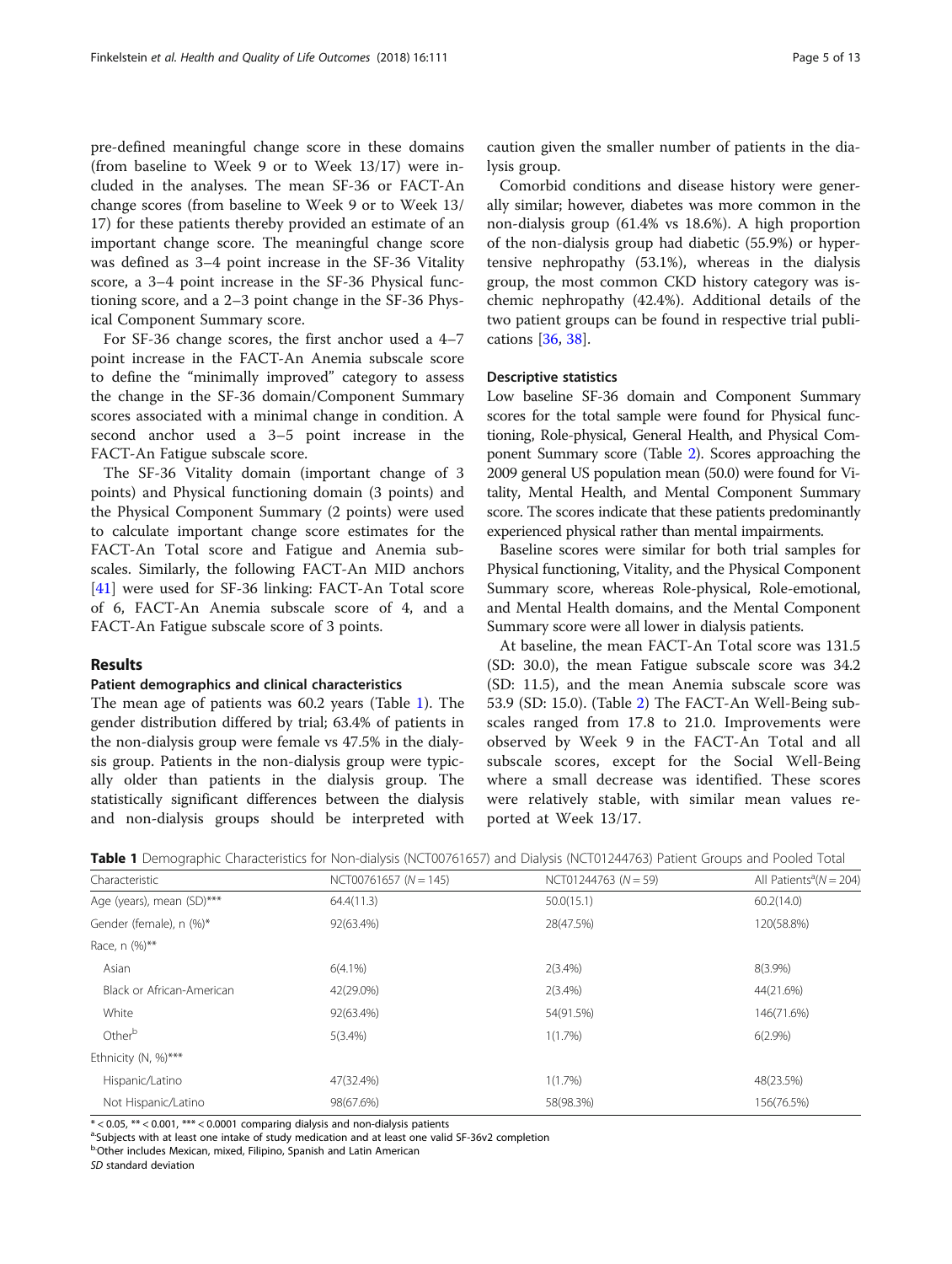| Measure                    | $\mathbb N$ | $Mean \pm SD$    | Range          | Median | Mode  | Missing N, % |
|----------------------------|-------------|------------------|----------------|--------|-------|--------------|
| $SF-36a$                   |             |                  |                |        |       |              |
| Physical Functioning       | 194         | $38.2 \pm 11.1$  | $17.1 - 57.0$  | 38.1   | 36.0  | $0(0.0\%)$   |
| Role-physical              | 194         | $40.1 \pm 11.2$  | $17.7 - 56.9$  | 39.7   | 37.3  | $0(0.0\%)$   |
| Role-emotional             | 193         | $41.3 \pm 13.7$  | $9.2 - 55.9$   | 44.2   | 55.9  | $1(0.5\%)$   |
| Vitality                   | 194         | $47.7 \pm 12.0$  | 20.9-70.8      | 49.0   | 45.9  | $0(0.0\%)$   |
| Mental Health              | 194         | $48.4 \pm 11.5$  | $19.0 - 64.1$  | 52.8   | 52.8  | $0(0.0\%)$   |
| Social Functioning         | 194         | $45.3 \pm 11.5$  | 13.2-56.9      | 45.9   | 56.9  | $0(0.0\%)$   |
| <b>Bodily Pain</b>         | 194         | $47.3 \pm 11.2$  | $19.9 - 62.1$  | 46.1   | 62.1  | $0(0.0\%)$   |
| General Health             | 194         | $39.5 \pm 9.5$   | $16.2 - 62.5$  | 38.6   | 32.9  | $0(0.0\%)$   |
| Physical Component Summary | 194         | $40.0 \pm 9.4$   | $17.0 - 64.0$  | 40.7   | 27.5  | $0(0.0\%)$   |
| Mental Component Summary   | 194         | $48.0 \pm 11.5$  | $14.3 - 67.3$  | 49.6   | 32.1  | $0(0.0\%)$   |
| FACT-An                    |             |                  |                |        |       |              |
| Total FACT-An score        | 197         | $131.5 \pm 30.0$ | 44.0-185.0     | 131.0  | 122.0 | $1(0.5\%)$   |
| Total FACT-G score         | 197         | $77.6 \pm 17.0$  | $25.0 - 106.8$ | 78.0   | 72.0  | $1(0.5\%)$   |
| Physical Well Being        | 198         | $20.9 \pm 5.5$   | $2.0 - 28.0$   | 22.0   | 25.0  | $0(0.0\%)$   |
| Functional Well Being      | 197         | $18.0 \pm 6.5$   | $2.0 - 28.0$   | 18.0   | 28.0  | $1(0.5\%)$   |
| Social Well Being          | 198         | $21.0 \pm 5.8$   | $2.0 - 28.0$   | 22.0   | 28.0  | $0(0.0\%)$   |
| Emotional Well Being       | 197         | $17.8 \pm 4.7$   | $0.0 - 24.0$   | 19.0   | 21.0  | $1(0.5\%)$   |
| Anemia subscale            | 198         | $53.9 \pm 15.0$  | $14.0 - 80.0$  | 54.9   | 57.0  | $0(0.0\%)$   |
| Fatigue subscale           | 198         | $34.2 \pm 11.5$  | $8.0 - 52.0$   | 35.5   | 28.0  | $0(0.0\%)$   |
| Trial outcome index        | 197         | $92.7 \pm 24.6$  | $27.0 - 136.0$ | 92.0   | 72.0  | $1(0.5\%)$   |

<span id="page-5-0"></span>Table 2 Descriptive Statistics for the SF-36 and FACT-An at Baseline

a.Norm-based score based on 2009 US general population survey

#### Internal consistency and test-retest reliability

Good to excellent reliability coefficients were demonstrated for the SF-36 domain/Component Summary scores except the General Health Domain (0.69) and for the FACT-An Total score and all subscales (Table 3). Overall, Cronbach's alpha scores were acceptable for both measures on all other domains, ranging from 0.76 to 0.95. Particularly high Cronbach's alpha scores were observed in the Physical functioning, Role-physical, and Role-emotional domains on the SF-36 as well as the

Table 3 Internal Consistency and Test-retest Reliability of the SF-36 and the FACT-An Subscales

| SF-36 domain/Component Summary<br>score | N <sup>a</sup>           | Cronbach's<br>alpha | N <sub>p</sub> | Test-retest<br>(ICC) | FACT-An total/subscale          | $N^a$ | Cronbach's<br>alpha | N <sup>b</sup> | Test-retest<br>(ICC) |
|-----------------------------------------|--------------------------|---------------------|----------------|----------------------|---------------------------------|-------|---------------------|----------------|----------------------|
| Physical functioning                    | 188                      | 0.90                | 77             | 0.83                 | Anemia subscale                 | 190   | 0.92                | 76             | 0.83                 |
| Role-physical                           | 193                      | 0.93                | 76             | 0.69                 | Fatigue subscale                | 196   | 0.93                | 76             | 0.80                 |
| Vitality                                | 193                      | 0.82                | 75             | 0.64                 | Total FACT-An score             |       | 131 0.95            | 76             | 0.88                 |
| Role-Emotional                          | 193                      | 0.93                | 77             | 0.74                 | FACT-G score                    |       | 133 0.91            | 76             | 0.86                 |
| Mental Health                           | 193                      | 0.81                | 77             | 0.75                 | Functional Well-Being           |       | 196 0.87            | 76             | 0.83                 |
| Social Functioning                      | 194                      | 0.76                | 77             | 0.69                 | Physical Well-Being<br>subscale |       | 196 0.84            | 76             | 0.83                 |
| Bodily Pain                             | 194                      | 0.88                | 77             | 0.74                 | Social Well-Being               | 137   | 0.80                | 76             | 0.76                 |
| General Health                          | 192                      | 0.69                |                | 77 0.75              | Emotional Well-Being            |       | 193 0.79            | 76             | 0.72                 |
| Physical Component Summary score        | $\overline{\phantom{m}}$ | 0.92                | 76             | 0.81                 |                                 |       |                     |                |                      |
| Mental Component Summary score          |                          | 0.90                | 76             | 0.75                 |                                 |       |                     |                |                      |

Abbreviations: ICC intraclass correlation coefficient, FACT-An Functional Assessment of Cancer Therapy-Anemia, FACT-G Functional Assessment of Cancer Therapy-General, SF-36 Medical Outcomes Survey Short Form-36 <sup>a.</sup>Number of subjects at Baseline

b.Number of subjects with average weekly Hb change within +/− 0.5 g/dL between Week 9 and Week 13/17 (study FGCL-4592-053/study FGCL-4592-041) and who have not received rescue therapy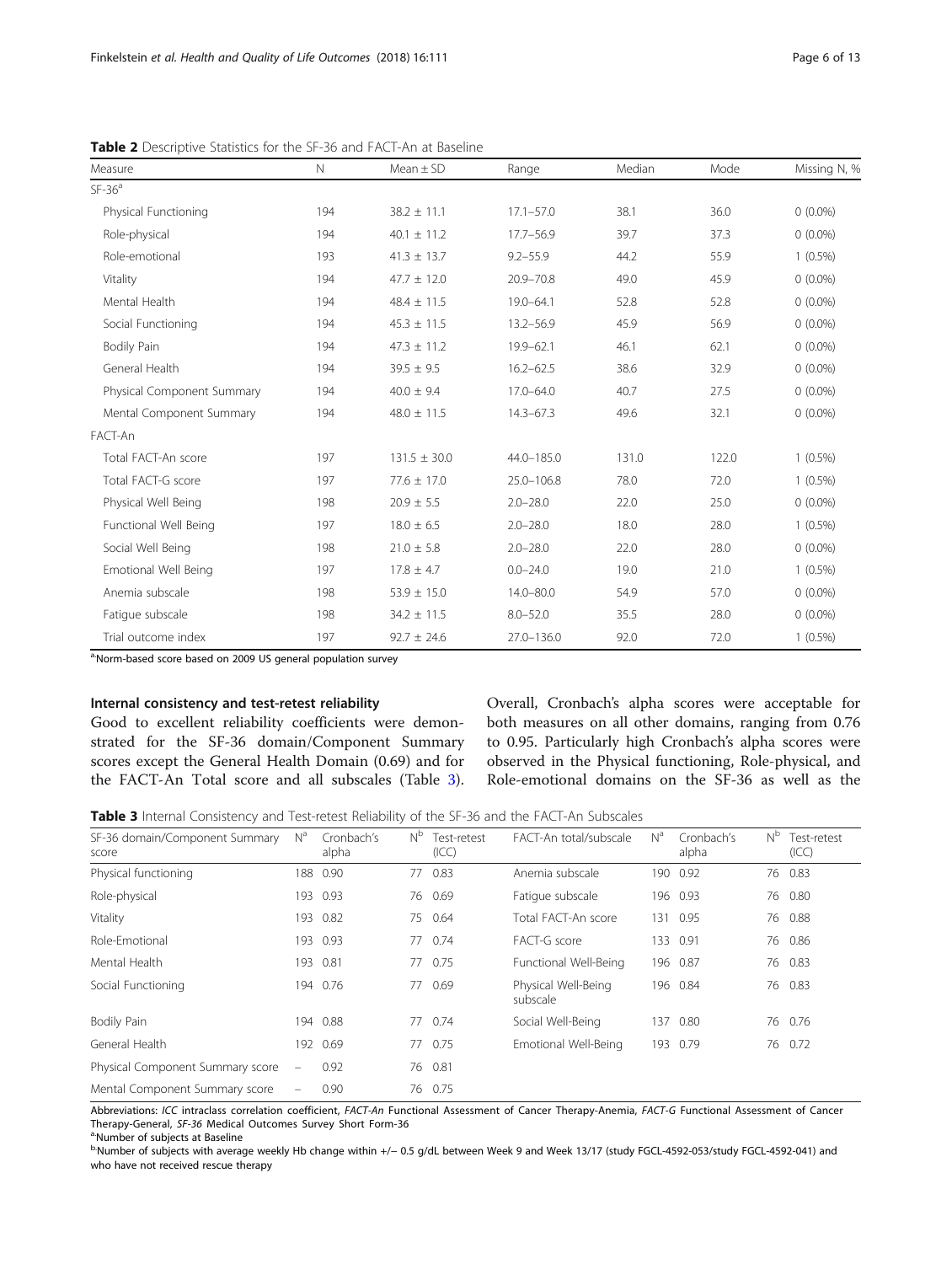Anemia and Fatigue subscales on the FACT-An. Test-retest reliability was demonstrated for all domains and both summary scores, using  $> 0.6$  as an acceptable cut-off  $[50]$  $[50]$ .

#### Convergent and known-groups validity

As expected, the SF-36 Vitality domain showed strong correlations with the FACT-An Fatigue and Anemia subscales ( $r = 0.76$  and  $r = 0.77$ , respectively; Table 4). The correlations between the SF-36 and the FACT-An Anemia and Fatigue subscales generally were high.

The correlations with Hb level were modest, particularly at baseline where the Hb range was limited by trial inclusion criteria (Table 4). The correlations with Hb level at Week 9 and 13/17 were similar: SF-36 Vitality correlated with Hb  $r = 0.28$  ( $p < 0.001$ ) and Role Physical score,  $r = 0.25$  ( $p < 0.01$ ), whilst the FACT-An Total had a correlation of  $r = 0.33$  ( $p < 0.001$ ), Anemia  $r = 0.28$  ( $p$ )  $(0.001)$ , and Fatigue  $r = 0.30$  ( $p < 0.001$ ).

For the assessment of known groups validity, a median split of the predefined SF-36 and FACT An scores were used, as described earlier in the methods section. Highly significant differences were found for all the key FACT-An and SF-36 domains: the FACT-An scores split by the SF-36 Physical Functioning domain were: FACT-Anemia subscale score (mean 46.4, [SD 13.9]) vs 61.6(12.2), the FACT Fatigue subscale 28.9(10.8) vs. 39.7(9.5), and the Total FACT-An score 118.3(28.8) vs 145.0(25.0), all  $p < 0.0001$ . Similarly, the corresponding median split using the SF-36 Vitality score and the SF-36 PCS scores were all highly significant for all the FACT-An domains FACT-Anemia., FACT Fatigue subscale and the FACT-An Total scores  $p < 0.0001$ . The SF-36 results showed the same pattern, i.e., the SF-36 scores split

Table 4 Convergent Validity – Correlations Between SF-36 and the FACT-An Fatigue and Anemia Subscales

| SF-36 domain/Component           | FACT-An subscale |           |
|----------------------------------|------------------|-----------|
| Summary score                    | Anemia           | Fatigue   |
| Physical functioning             | $0.63***$        | $0.60***$ |
| Role-Physical                    | $0.64***$        | $0.61***$ |
| Vitality                         | $0.77***$        | $0.76***$ |
| Role-Emotional                   | $0.53***$        | $0.52***$ |
| Mental Health                    | $0.54***$        | $0.52***$ |
| Social Functioning               | $0.66***$        | $0.67***$ |
| Bodily Pain                      | $0.53***$        | $0.53***$ |
| General Health                   | $0.64***$        | $0.61***$ |
| Mental Component Summary score   | $0.62***$        | $0.62***$ |
| Physical Component Summary score | $0.69***$        | $0.66***$ |

Spearman's rank order correlation. \*\*\*  $p < 0.001$ 

Abbreviations: FACT-An Functional Assessment of Cancer Therapy-Anemia, SF-36 Medical Outcomes Survey Short Form-36

| <b>Table 5</b> Convergent Validity—Correlations <sup>a</sup> of FACT-An and SF- |  |
|---------------------------------------------------------------------------------|--|
| 36 Scales with Hb Level at Baseline, Week 9 and Week 13/17 <sup>b</sup>         |  |

|                                   |           | Hb level  |                         |
|-----------------------------------|-----------|-----------|-------------------------|
|                                   | Baseline  | Week 9    | Week 13/17 <sup>b</sup> |
| <b>FACT-An Total/Subscale</b>     |           |           |                         |
| <b>Total FACT-An score</b>        | $0.20*$   | $0.22*$   | $0.33***$               |
| Total FACT-G score                | $0.22*$   | $0.20*$   | $0.34***$               |
| Physical well-being subscale      | $0.21*$   | $0.17*$   | $0.32***$               |
| Functional well-being subscale    | $0.22*$   | $0.21*$   | $0.29**$                |
| Social/family well-being subscale | $0.18*$   | 0.09      | $0.22*$                 |
| Emotional well-being subscale     | $0.16*$   | $0.20*$   | $0.30**$                |
| Anemia subscale                   | 0.14      | $0.22*$   | $0.28*$                 |
| Fatique subscale                  | 0.11      | $0.26***$ | $0.30**$                |
| Trial outcome index               | $0.19*$   | $0.22*$   | $0.32**$                |
| SF-36v2 Domain/Component          |           |           |                         |
| Physical Functioning              | 0.07      | 0.13      | 0.12                    |
| Role-physical                     | $0.24***$ | $0.23*$   | $0.25*$                 |
| Role-emotional                    | 0.12      | 0.13      | $0.25*$                 |
| Vitality                          | $0.18*$   | $0.23*$   | $0.28***$               |
| Mental Health                     | $0.23*$   | $0.22*$   | $0.27*$                 |
| Social Functioning                | 0.10      | 0.12      | $0.31***$               |
| <b>Bodily Pain</b>                | 0.00      | 0.10      | $0.25*$                 |
| General Health                    | $0.17*$   | $0.22*$   | $0.26*$                 |
| Mental Component Summary          | $0.20*$   | $0.18*$   | $0.30**$                |
| Physical Component Summary        | 0.10      | $0.19*$   | $0.22*$                 |

<sup>a.</sup>Spearman's rank order correlation. \*p < 0.05; \*\*p < 0.001; \*\*\*p < 0.001<br><sup>b.</sup>Week 13 for NCT00671657; Week 17 for NCT01244763

by the median FACT-An score showed large and significant differences ( $p < 0.0001$ ) for Physical Functioning 32.3(9.5) vs 43.8(9.4); and Vitality 39.5(13.5) vs. 55.5(8.3). A split by FACT-Anemia and the FACT-An Fatigue scales showed the same pattern for the SF-36 Physical Functioning and Vitality domains and were all highly significant  $(p < 0.001)$ .

For the SF-36, using a median split of Hb level to define the group, a significant difference was found for the Vitality domain score at baseline,  $p < 0.05$ (Table 5). The FACT-An Total score, discriminated between groups based on a median split of Hb level. When comparing groups with an Hb level of < 11  $vs \ge 11$  g/DL at Week 9, the FACT-An Total Score, and Anemia and Fatigue subscale produced significantly different scores  $(p < 0.05, p < 0.01, P < 0.01,$ respectively).

# Ability to detect change

Both the SF-36 and Fact-An demonstrated the ability to detect change. Small improvements (relative to baseline) were observed in all SF-36 domain and Component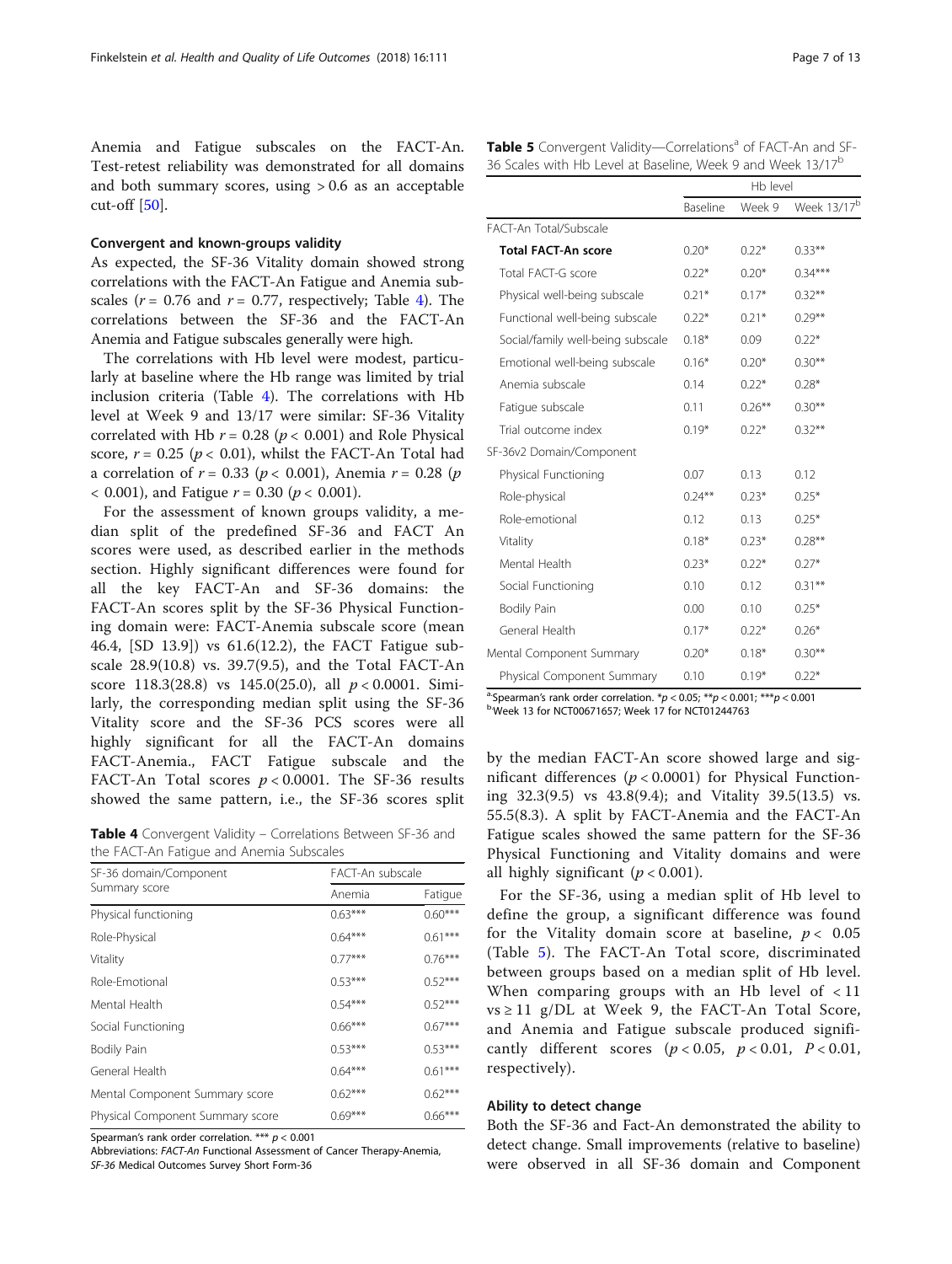Summary scores. Despite a high baseline Vitality score in both trials, sizeable gains in Vitality were observed in both trials. Larger gains were observed in the dialysis group, with a greater than three-point increase by Week 13 for the Physical Component Summary score, and the Physical functioning, Role-emotional, Role-physical, and Vitality domains. Only the Vitality change score achieved this cut-off in the non-dialysis group by Week 9 or Week 17. Large improvements in FACT-An Total and all FACT-An subscale scores (except for the Social Well-Being) were shown at Week 9, and were relatively stable by Week 13/17. When separating by trial, baseline mean scores were higher in the non-dialysis group for the FACT-An Total score and all subscale scores compared with the dialysis group, and gains were generally larger in dialysis group.

For FACT-An Anemia subscale-defined responders, significant differences between responders and non-responders were identified for all SF-36 domains and Component Summary change scores at both time points assessed. Similarly, significant differences were observed between responders and non-responders using FACT-An Fatigue-defined responders at Week 9 for all SF-36 scores, and for all except Physical functioning, General Health and PCS at Week 13/17.

Using SF-36 Vitality-defined responders, significant differences were identified for the FACT-An Total change score,, Anemia and Fatigue subscale change scores ( $p < 0.001$ ) at Week 9 and Week 13/17 ( $p$ < 0.01). A similar pattern of results was identified using SF-36 Physical functioning-defined and Physical Component Summary-defined responders where significant differences were found for FACT-An Total, Anemia, and Fatigue subscale scores relative to baseline ( $p < 0.01$ ).

Using Hb level to define responders, only the Fatigue subscale produced significant differences at Week 9 between responders and non-responders based on Hb level/change ( $p < 0.05$ ), whilst at Weeks 11–13/15–17, significant differences were identified for the FACT-An Total score, the and Physical Well-Being subscales ( $p < 0.05$ ). Significant differences were also identified in the Fatigue, subscale at Week 13/17 ( $p < 0.05$ ); however, the non-responder sample size was particularly low  $(n = 19-30)$  in these analyses at the later time points.

# Important change scores

Table 6 shows the important change scores produced by each method for each SF-36 domain/Component Summary scores. The anchor-based methods were produced using relatively small sample sizes ( $n = 21-26$ ). The estimates produced by linking were similar to the other anchor-based methods, and typically smaller than the distribution-based estimates. A central principle is that confidence in the estimate increases when the domains are more highly correlated with the anchor [\[41](#page-11-0), [51,](#page-11-0) [52](#page-11-0)]. Of the anchors used, the FACT-An Anemia subscale had the strongest correlations with the target domains/ Component Summary scores. For the Physical functioning, Vitality, and Physical Component Summary domains, the following important change score estimates are recommended: Physical functioning: 2–3 points; Vitality: 2–4 points; Physical Component Summary: 2–4 points.

For the FACT-An scores, distribution-based estimates were typically larger than anchor-based estimates, with 0.5 SD estimates larger than one SEM estimates for all scores except the Social Well-Being subscale (Table [7\)](#page-8-0).

| SF-36 Domain/Component<br>Summary score | SEM | 0.5<br><b>SD</b> | Anemia 4-7,<br>Week 9 | Anemia 4-7,<br>Week 13/17 | Fatigue 3-5,<br>Week 9 | Fatigue 3-5,<br>Week 13/17 | Linking FACT-<br>An total | Linking<br>anemia | Linking<br>fatique |
|-----------------------------------------|-----|------------------|-----------------------|---------------------------|------------------------|----------------------------|---------------------------|-------------------|--------------------|
| Physical functioning                    | 4.6 | 5.5              | 2.6                   | 2.9                       | 1.5                    | 2.3                        | 2.59                      | 2.96              | 2.90               |
| Role-Physical                           | 6.2 | 5.6              | -1.7                  | 2.4                       | 1.0                    | 0.7                        |                           |                   |                    |
| Vitality                                | 7.2 | 6.0              | 5.7                   | 3.1                       | 3.9                    | 1.0                        | 2.80                      | 3.20              | 3.13               |
| Role-Emotional                          | 7.0 | 6.9              | 2.9                   | $-1.3$                    | 3.7                    | $-2.4$                     |                           |                   |                    |
| Mental Health                           | 5.8 | 5.7              | 3.4                   | $-0.2$                    | 3.2                    | 0.9                        |                           |                   |                    |
| Social Functioning                      | 6.4 | 5.8              | 1.4                   | 1.0                       | 0.5                    | $-1.5$                     |                           |                   |                    |
| Bodily Pain                             | 5.7 | 5.6              | 2.1                   | $-1.4$                    | $-0.2$                 | $-3.0$                     |                           |                   |                    |
| General Health                          | 4.8 | 4.8              | 3.1                   | $-2.2$                    | $-1.5$                 | $-2.2$                     |                           |                   |                    |
| Physical Component<br>Summary score     | 4.2 | 4.7              | 2.0                   | 1.5                       | $-0.8$                 | $0.0\,$                    | 2.19                      | 2.51              | 2.45               |
| Mental Component<br>Summary score       | 5.7 | 5.8              | 3.6                   | $-0.5$                    | 3.8                    | $-1.3$                     |                           |                   |                    |

Table 6 SF-36: Important Change Score Estimates Using Distribution-based, Anchor-based, and Linking Methods

Abbreviations: FACT-An Functional Assessment of Cancer Therapy-Anemia, SD standard deviation, SEM standard error of measurement, SF-36 Medical Outcomes Survey Short Form-36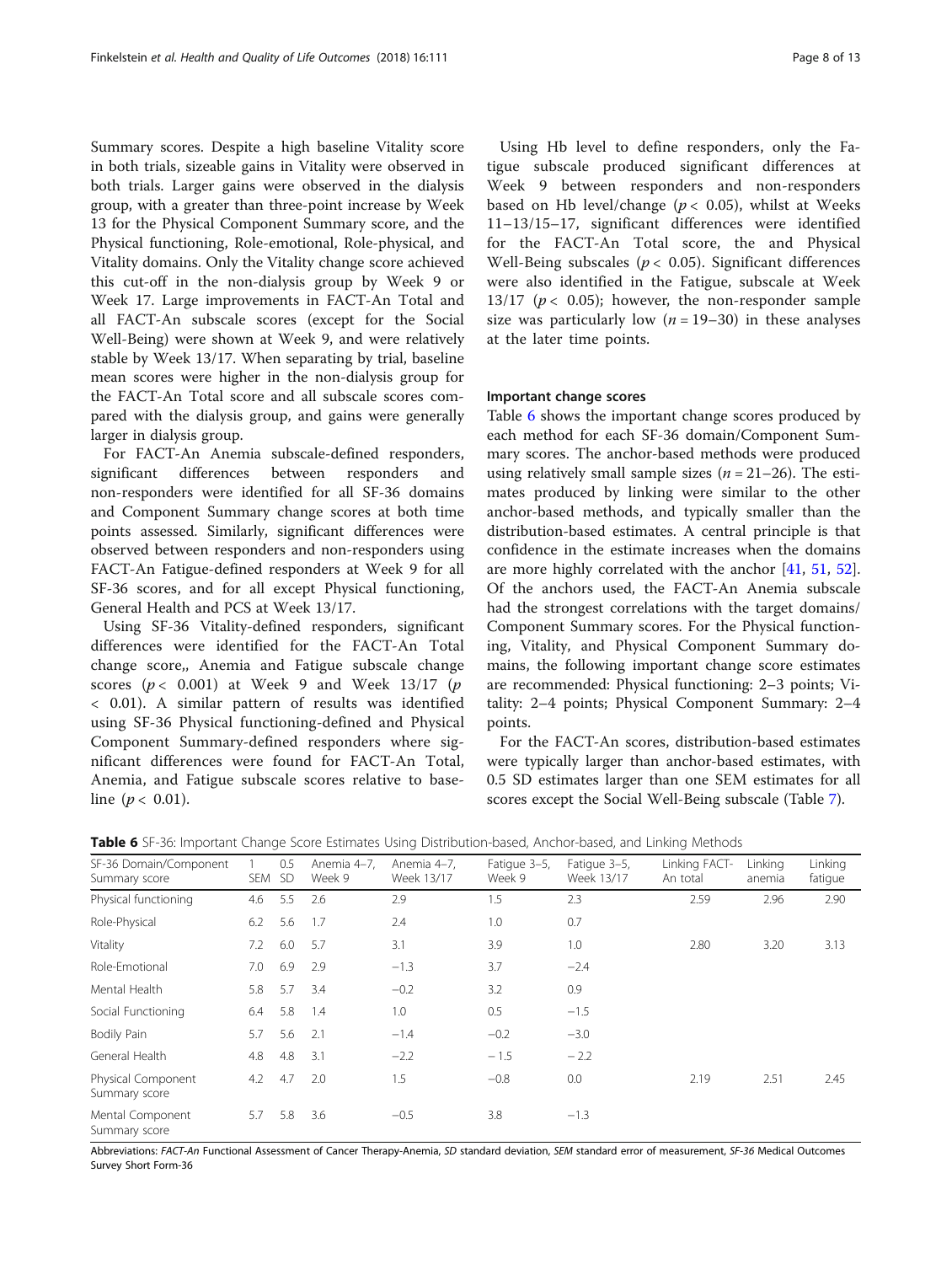| FACT-An<br>total/<br>subscale | SEM SD | 0.5           |     | Vitality 3- Vitality 3-4,<br>4, Week 9 Week 13/17 | Physical<br>functioning 2.8-<br>4.2, Week 9 | Physical functioning<br>2.8-4.2, Week 13/17 | $PCS$ 2-<br>4, Week<br>9 | PCS 2-4,<br><b>Week 13/</b><br>17 | Linking<br>vitality | Linking<br>physical<br>functioning | Linking<br>PCS |
|-------------------------------|--------|---------------|-----|---------------------------------------------------|---------------------------------------------|---------------------------------------------|--------------------------|-----------------------------------|---------------------|------------------------------------|----------------|
| Total                         |        | 10.4 15.0 8.7 |     | 7.8                                               | 4.8                                         | 9.1                                         | 4.4                      | 7.1                               | 7.50                | 8.11                               | 6.38           |
| Anemia<br>subscale            | 6.2    | 7.5           | 5.2 | 4.2                                               | 1.3                                         | 5.5                                         | 2.5                      | 4.7                               | 3.75                | 4.05                               | 3.19           |
| Fatigue<br>subscale           | 5.2    | 5.7           | 4.0 | 3.2                                               | 2.1                                         | 3.9                                         | 2.1                      | 3.6                               | 2.88                | 3.11                               | 2.45           |
| General                       | 6.4    | 8.5           | 3.6 | 3.6                                               | 3.5                                         | 3.6                                         | 1.9                      | 2.4                               |                     |                                    |                |
| Physical<br>Well-Being        | 2.3    | 2.7           | 0.7 | 1.5                                               | $-0.4$                                      | 1.3                                         | 0.3                      | 1.3                               |                     |                                    |                |
| Functional<br>Well-Being      | 2.7    | 3.3           | 0.6 | 0.4                                               | 1.7                                         | 2.4                                         | 0.0                      | $-0.4$                            |                     |                                    |                |
| Social Well-<br>Being         | 2.8    | 2.9           | 0.9 | 0.7                                               | 0.5                                         | $-0.5$                                      | 0.9                      | 1.7                               |                     |                                    |                |
| Emotional<br>Well-Being       | 2.5    | 2.4           | 1.2 | 1.0                                               | 1.7                                         | 0.3                                         | 0.7                      | $-0.2$                            |                     |                                    |                |

<span id="page-8-0"></span>Table 7 FACT-An: Important Change Score Estimates Using Distribution-based, anchor-based, and Linking Methods

Abbreviations: FACT-An Functional Assessment of Cancer Therapy-Anemia, PCS Physical Component Summary, SD standard deviation, SEM standard error of measurement

One flaw of the anchor-based approach is frequent reliance on small sample sizes, as was the case in this study  $(n = 14-29)$ , with the anchor range increased to 2.8 to 4.2 for the SF-36 Physical Component Summary change score (as no participants achieved a score change between these values at either time point). The linking estimates were similar to the other anchor-based methods.

# **Discussion**

Despite the relatively common use of the SF-36 in patients with anemia associated with CKD in clinical studies and clinical trials [[6,](#page-10-0) [16](#page-11-0)–[18,](#page-11-0) [20](#page-11-0)–[23](#page-11-0), [53](#page-11-0), [54](#page-11-0)], the psychometric measurement properties of SF-36 have not previously been reported in this patient population. This study provides evidence of the reliability, validity, and responsiveness of the SF-36 measure, and the results support the use of the SF-36 to assess treatment efficacy in clinical trials in this patient population. For patients with anemia associated with CKD, tiredness, fatigue, and poor physical functioning each have a significant impact on HRQoL. Therefore, the Physical functioning and Vitality domains may prove particularly useful in assessing the major impacts of the treatment of anemia in these patients. For a more general assessment of physical impact, the Physical Component Summary can also be used.

Whereas the SF-36 was developed to measure overall HRQoL, the FACT-An Anemia subscale was developed specifically to capture the impact of anemia on HRQoL, with the shorter Fatigue and Anemia subscales capturing a major impact often noted in anemia. These subscales show particular promise for use as endpoints in the

CKD anemia population for capturing the main patient health issues related to anemia; the strong correlations between the SF-36 and FACT-An domains scores further support the validity of these measures when used in a CKD population with anemia. The FACT-An Total score also captures these impacts and combines them with a general measure of HRQoL (FACT-G); thus, the FACT-An Total score is useful as an overall summary of HRQoL that can capture impairment to well-being resulting from anemia to describe the full impact of CKD with anemia.

When separated by trial, baseline mean scores were similar for the Fatigue and Anemia domains but slightly higher in the non-dialysis group for the FACT-An Total score and the other subscale scores. Moreover, these results highlight a somewhat greater impact on those patients with CKD receiving dialysis (i.e., those at a more severe stage of kidney failure), especially across social, functional, and emotional domains.

The link between anemia and fatigue, and the impact of CKD anemia on physical functioning, are each highlighted by baseline scores that were comparable with those found in patients with cancer [[55\]](#page-12-0). These links are underlined by the observation that the correlation with the Hb level grew stronger over the duration of the treatment period. Similar correlations between Hb level and fatigue have been reported in patients with cancer [[57](#page-12-0)].

The baseline PRO scores generally indicated a somewhat greater impact on patients with CKD receiving dialysis compared with the non-dialysis group, across social, functional, emotional domains and FACT-Anemia and Fatigue subscale scores. The improvement in these scores was also generally larger in the dialysis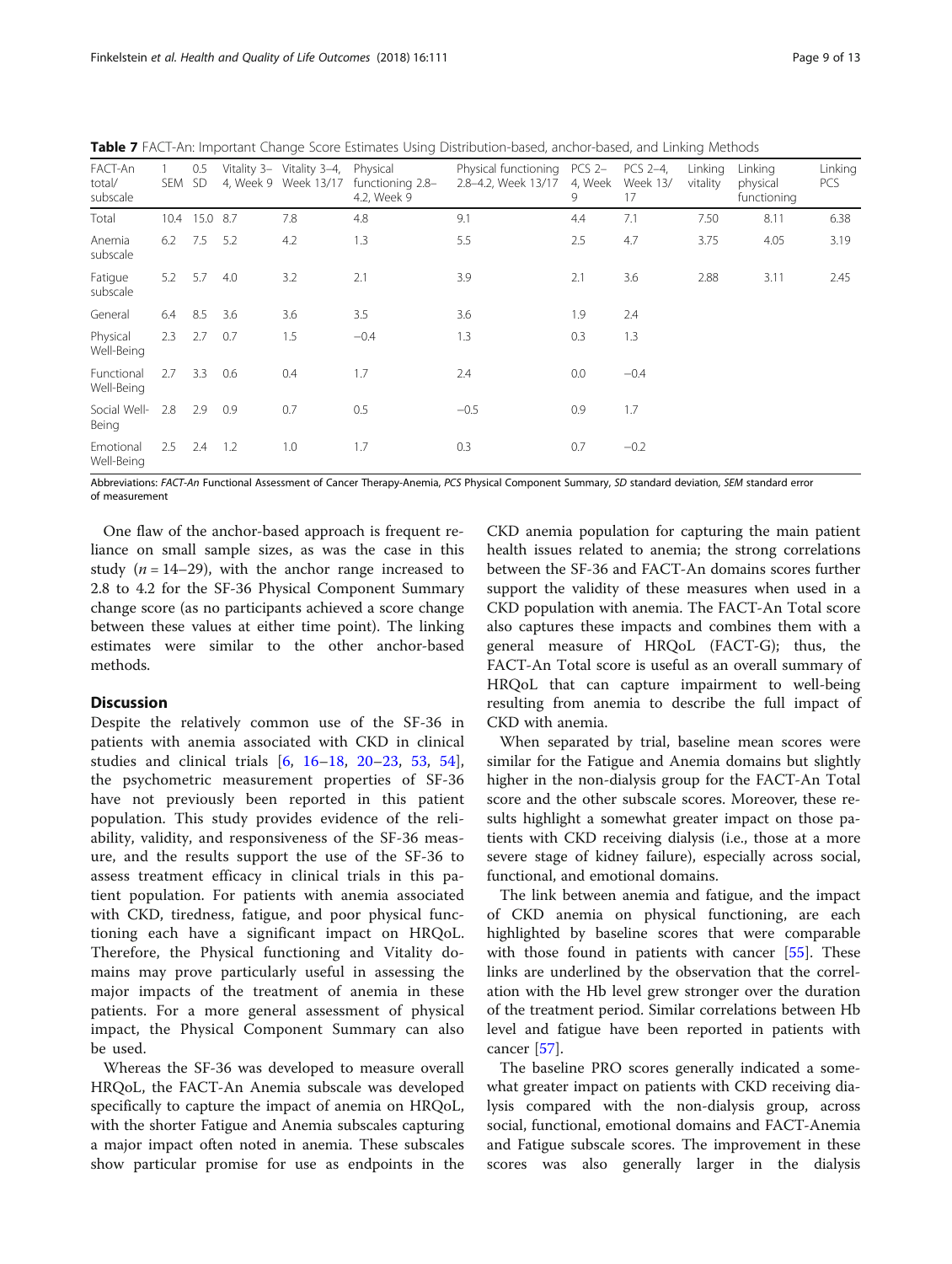population. However, such a pattern was not shown for the SF-36 scores.

Reliability, assessed by internal consistency and test-retest correlation coefficients, was demonstrated for the SF-36 domain and summary scores (Cronbach's alpha =  $0.69 - 0.93$ ; ICC =  $0.64 - 0.83$ ), and the FACT-An Total and all subscale scores (Cronbach's alpha = 0.79– 0.95; ICC =  $0.72-0.88$ ). As expected, high convergent validity was demonstrated for domains measuring similar concepts.

The strong correlation between the Vitality domain with each of the FACT-An subscales was encouraging. As the Vitality domain had the strongest relationship with the FACT-An Total score and Anemia and Fatigue subscales, extra consideration was given to the use of this anchor in determining an important change score. Consequently, the following important change score estimates are recommended: FACT-An Total: 6–9 points; Anemia: 3–5 points; Fatigue: 2–4 points.

The relatively high Vitality score in the present study is surprising given that a substantial degree of impairment was reported in previous studies of CKD patients with anemia [[6,](#page-10-0) [7\]](#page-10-0).

Known-groups validity was demonstrated for the selected key domains Physical Functioning, and Vitality with significant differences between groups defined using the FACT-An Total, Fatigue, and Anemia subscale scores. Similarly, the key FACT-An scores, i.e., the FACT-An Total, and Fatigue and Anemia subscale scores differed significantly when split by SF-36 scores. Correlations with Hb level were typically smaller, particularly at baseline, where the Hb level was constrained by the inclusion criteria. Hb level-defined groups produced mixed results, which is consistent with published data reporting that a modest relationship between PRO measures and Hb level has previously been shown, with fatigue and physical functioning measures demonstrating additional benefit beyond or in the absence of Hb level change [\[56](#page-12-0)–[58](#page-12-0)].

In patients with cancer, the correlation between Hb level and measure of fatigue is moderate, albeit sufficiently high to support the use of Hb as a clinical anchor for validation purposes [[41](#page-11-0), [59](#page-12-0)]. Notably, Holzner et al. [\[58\]](#page-12-0) identified differences in the Multi-dimensional Fatigue Inventory scores between patients with cancer and healthy subjects, despite both groups having a normal Hb range. Furthermore, patients with lung cancer grouped by FACT-Fatigue scale score (in tertiles) had no significant differences in Hb level but significant differences in physical functioning and psychological distress [\[56\]](#page-12-0). These findings highlight the importance of measures that capture concepts beyond Hb level change, as Hb is not the only indicator of disease burden in these patients (especially in light of improvement in PRO scores in the two trials). Specifically, in

circumstances where objective clinical markers do not exclusively identify the treatment benefit, inclusion of validated PRO measures as additional measures of efficacy is important [[15](#page-11-0)]. The low correlations with Hb level also indicate that in this study sample more factors influence quality of life than Hb alone. The important change score estimates were similar irrespective of whether anchor-based or linking-based approaches were used, which supports their validity [\[51](#page-11-0)]. The FACT-An and SF-36 estimates were also consistent with previously sug-

For use as an endpoint in clinical trials, a PRO instrument needs to be sensitive to changes in a patient's condition. Although mixed results were identified using Hb level to define responders/non-responders in HRQoL measures, responsiveness was demonstrated using SF-36-defined responders/non-responders for all FACT-An scores. Coupled with a change in mean scores from baseline to Week 13/17 in both the SF-36 and FACT-An, these findings support the use of the SF-36 domains, Physical functioning and vitality, and the FACT-An scores for measuring efficacy from the patient perspective.

gested values for these instruments [[40](#page-11-0), [41\]](#page-11-0).

Our analysis has several limitations, including use of trial designs were similar, but not identical; however, the purpose of our research was to evaluate of the SF-36 and FACT-An questionnaires in patients with ESRD, which was unlikely to be affected by differences in trial duration or time of questionnaire administration. Both questionnaires were administered according to instructions provided. Prior research has suggested timing during a trial has no significant effect on responses [\[60](#page-12-0)]. The analyses were limited by the unavailability of clinical anchors that were not included in the trial, such as patient and clinician overall assessment of changes that would be useful in assessing the measurement performance, and in particular responsiveness to change of the two instruments. Although pooling the data of the two trials both increased the sample size and the range of severity, the trial samples differed in several sociodemographic (age, gender, and ethnicity) and clinical (CKD history and comorbid conditions) characteristics. However, even smaller sample sizes would be observed for the anchor-based important change score analyses had the data not been pooled. Whilst the results provide good evidence of the measurement properties of the SF-36 and the FACT-An, additional evidence of validity and responsiveness, in a larger sample, and using other variables in the analyses, is desirable. Increasing the sample size would provide more confidence in the estimation of anchor-based important change scores, as small sample sizes (such as in this study) are more vulnerable to individual extreme values distorting the mean. Hence, the MID estimates should be regarded as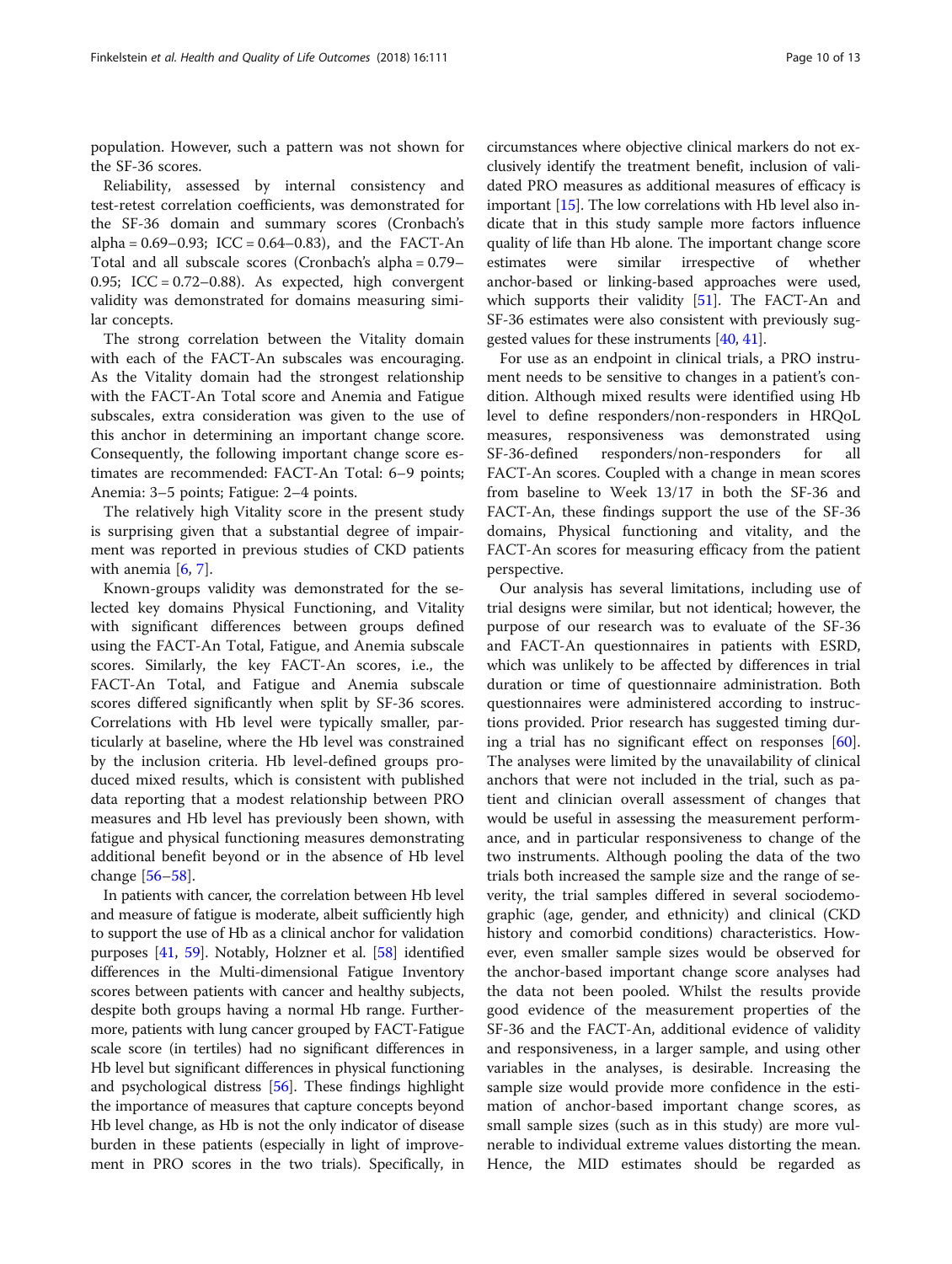<span id="page-10-0"></span>provisional with need for further corroboration in future trials. Using data derived in a clinical trial for validation purposes makes it possible to get an estimate of the magnitude of change observed. This is important for the assessment of responsiveness to change. By deriving additional data on the measurement properties in future trials further evidence can be provided. Despite its limitations, this study has demonstrated that the Physical functioning domain of the SF 36 in particular and the FACT-An Fatigue and Anemia subscales are useful measures for capturing important aspects of HRQoL in patients with CKD associated with suffering from anemia.

The results of this study provide further evidence of the reliability, validity and responsiveness of the SF-36 and FACT-An in patients with CKD receiving and not receiving dialysis. Both measures have already been included as endpoints in clinical trials for anemia associated with CKD [6, [16,](#page-11-0) [33\]](#page-11-0).

# Conclusions

When evaluating the impact of anemia on patients with CKD, the SF-36 domains Vitality and Physical functioning scores, and the FACT-An Total, Fatigue, and Anemia domain subscales show good evidence of reliability, validity, and responsiveness. The modest relationship observed between Hb level and HRQoL highlights the importance of capturing HRQoL data, given patients with CKD treated for anemia experienced an improvement in FACT-An and SF-36 scores. Thus, the SF-36 and FACT-An questionnaires may be suitable for assessing the benefit of treatment beyond changes in Hb level in patients with anemia associated with CKD.

#### Abbreviations

ANCOVA: Analysis of covariance; CKD: Chronic kidney disease; ESA: Erythropoiesis-stimulating agents; ESRD: End-stage renal disease; FACT-An: Functional assessment of cancer therapy-anemia; FACT-G: Functional assessment of cancer therapy-general; Hb: Hemoglobin; HIF: Hypoxiainducing factor; HIF-PH: Hypoxia-inducing factor- prolyl hydroxylase; HRQoL: Health-related quality of life; ICC: Intraclass correlation coefficient; IV: Intravenous; MCS: Mental component summary; MID: Minimally important difference; PCS: Physical component summary; PRO: Patient-reported outcome; SD: Standard deviation; SEM: Standard error of measurement; SF-36: Medical outcomes survey short form-36; US: United States

#### Acknowledgements

The authors thank Wen-Hung Chen, PhD (an employee at Evidera, Bethesda, MD at the time of contribution) for his contribution to planning the statistical analyses, and Ren Yu, MA (Evidera, Bethesda, MD) for her assistance in conducting the analyses. The data were provided from two clinical trials ([Clinicaltrials.gov](http://clinicaltrials.gov) Identifier: NCT01244763 & NCT01414075) conducted by FibroGen in partnership with Astellas.

#### Funding

The study was conducted by Evidera, a consultancy company paid by Astellas.

#### Availability of data and materials

The datasets generated during and/or analysed during the current study are available from the corresponding author on reasonable request.

#### Authors' contributions

All authors were involved in the design and interpretation of the analyses. All authors contributed to the drafting of the manuscript. All authors read and approved the final manuscript.

# Ethics approval and consent to participate

The two trials from which data were derived for this analysis, were registered at [Clinicaltrials.gov](http://clinicaltrials.gov) (NCT00761657, NCT01244763), approved by all appropriate institutional review boards, conducted in accordance with the Declaration of Helsinki, and subjects provided written informed consent.

#### Competing interests

FvN is a former employee at Astellas Pharma. IW is employed by Evidera, and DT was employed by Evidera when this study was conducted. DC and FOF received payment from Astellas for their contribution to the design and interpretation of the analyses.

#### Publisher's Note

Springer Nature remains neutral with regard to jurisdictional claims in published maps and institutional affiliations.

#### Author details

<sup>1</sup>Yale University, New Haven, CT, USA. <sup>2</sup>Formerly with Astellas Pharma BV Sylviusweg 62, 2333, BE, Leiden, The Netherlands. <sup>3</sup>Evidera, Metro Building, 6th Floor, 1 Butterwick, London, W6 8DL, UK. <sup>4</sup>Formerly with Evidera, Metro Building, 6th Floor, 1 Butterwick, London, W6 8DL, UK. <sup>5</sup>Department of Medical Social Sciences, Northwestern University, Evanston, IL, USA.

#### Received: 6 March 2017 Accepted: 13 May 2018 Published online: 31 May 2018

#### References

- 1. Stauffer ME, Fan T. Prevalence of anemia in chronic kidney disease in the United States. PLoS One. 2014;9(1):e84943.
- 2. Minutolo R, Locatelli F, Gallieni M, Bonofiglio R, Fuiano G, Oldrizzi L, Conte G, De Nicola L, Mangione F, Esposito P, Dal CA. Anaemia Management in non-dialysis Chronic Kidney Disease (CKD) patients. A Multicentre Prospective Study in Renal Clinics. Nephrol Dial Transplant. 2013;28(12):3035–45.
- 3. McFarlane SI, Chen SC, Whaley-Connell AT, Sowers JR, Vassalotti JA, Salifu MO, et al. Prevalence and associations of anemia of CKD: kidney early evaluation program (KEEP) and National Health and nutrition examination survey (NHANES) 1999–2004. Am J Kidney Dis. 2008;51(4 Suppl 2):S46–55.
- 4. Alexander M, Kewalramani R, Agodoa I, Globe D. Association of anemia correction with health related quality of life in patients not on dialysis. Curr Med Res Opin. 2007;23(12):2997–3008.
- 5. Weisbord SD, Fried LF, Mor MK, Resnick AL, Unruh ML, Palevsky PM, et al. Renal provider recognition of symptoms in patients on maintenance hemodialysis. Clin J Am Soc Nephrol. 2007;2(5):960–7.
- 6. Johansen KL, Finkelstein FO, Revicki DA, Evans C, Wan S, Gitlin M, Agodoa IL. Systematic review of the impact of erythropoiesis–stimulating agents on fatigue in dialysis patients. Nephrol Dial Transplant. 2012;27(6):2418–25. <https://doi.org/10.1093/ndt/gfr697>. Epub 2011 Dec 20
- Bonner A, Wellard S, Caltabiano M. The impact of fatigue on daily activity in people with chronic kidney disease. J Clin Nurs. 2010;19(21–22):3006–15.
- 8. Schatell D, Ellstrom-Calder A, Alt PS, Garland JS. Survey of CKD patients reveals significant GAPS in knowledge about kidney disease. Part 1. Nephrol News Issues. 2003;17(5):23–6.
- 9. Delano BG. Improvements in quality of life following treatment with r-HuEPO in anemic hemodialysis patients. Am J Kidney Dis. 1989;14(2 Suppl 1):14–8.
- 10. Dharmarajan TS, Norkus EP. Mild anemia and the risk of falls in older adults from nursing homes and the community. J Am Med Dir Assoc. 2004;5(6): 395–400.
- 11. Finkelstein FO, Story K, Firanek C, Mendelssohn D, Barre P, Takano T, et al. Health-related quality of life and hemoglobin levels in chronic kidney disease patients. Clin J Am Soc Nephrol. 2009;4(1):33–8.
- 12. Kamenetz Y, Beloosesky Y, Zeltzer C, Gotlieb D, Magazanik A, Fishman P, et al. Relationship between routine hematological parameters, serum IL-3, IL-6 and erythropoietin and mild anemia and degree of function in the elderly. Aging (Milano). 1998;10(1):32–8.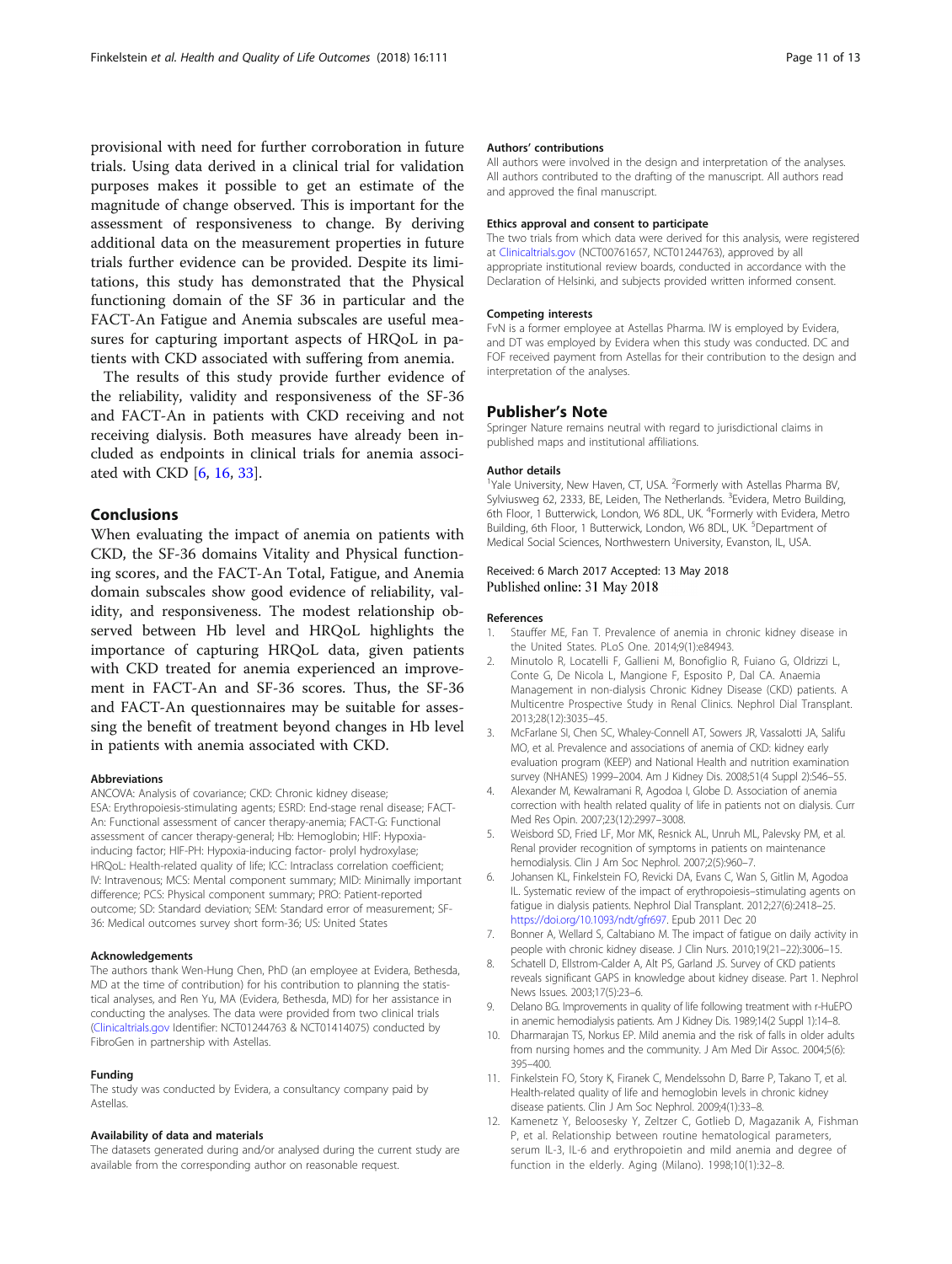- <span id="page-11-0"></span>13. Lefebvre P, Vekeman F, Sarokhan B, Enny C, Provenzano R, Cremieux PY. Relationship between hemoglobin level and quality of life in anemic patients with chronic kidney disease receiving epoetin alfa. Curr Med Res Opin. 2006;22(10):1929–37.
- 14. Covic A, Seica A, Gusbeth-Tatomir P, Goldsmith D. Hemoglobin normalization trials in chronic kidney disease: what should we learn about quality of life as an end point? J Nephrol. 2008;21(4):478–84.
- 15. Dinan MA, Compton KL, Dhillon JK, Hammill BG, Dewitt EM, Weinfurt KP, et al. Use of patient-reported outcomes in randomized, double-blind, placebocontrolled clinical trials. Med Care. 2011;49(4):415–9.
- 16. Gandra SR, Finkelstein FO, Bennett AV, Lewis EF, Brazg T, Martin ML. Impact of erythropoiesis–stimulating agents on energy and physical function in nondialysis CKD patients with anemia: a systematic review. Am J Kidney Dis. 2010;55(3):519–34.
- 17. Besarab A, Bolton WK, Browne JK, Egrie JC, Nissenson AR, Okamoto DM, et al. The effects of normal as compared with low hematocrit values in patients with cardiac disease who are receiving hemodialysis and epoetin. N Engl J Med. 1998;339(9):584–90.
- 18. Drueke TB, Locatelli F, Clyne N, Eckardt KU, Macdougall IC, Tsakiris D, et al. Normalization of hemoglobin level in patients with chronic kidney disease and anemia. N Engl J Med. 2006;355(20):2071–84.
- 19. Foley RN, Parfrey PS, Morgan J, Barre PE, Campbell P, Cartier P, et al. Effect of hemoglobin levels in hemodialysis patients with asymptomatic cardiomyopathy. Kidney Int. 2000;58(3):1325–35.
- 20. Levin A, Djurdjev O, Thompson C, Barrett B, Ethier J, Carlisle E, et al. Canadian randomized trial of hemoglobin maintenance to prevent or delay left ventricular mass growth in patients with CKD. Am J Kidney Dis. 2005;46(5):799–811.
- 21. Parfrey PS, Foley RN, Wittreich BH, Sullivan DJ, Zagari MJ, Frei D. Doubleblind comparison of full and partial anemia correction in incident hemodialysis patients without symptomatic heart disease. J Am Soc Nephrol. 2005;16(7):2180–9.
- 22. Ritz E, Laville M, Bilous RW, O'Donoghue D, Scherhag A, Burger U, et al. Target level for hemoglobin correction in patients with diabetes and CKD: primary results of the Anemia correction in diabetes (ACORD) study. Am J Kidney Dis. 2007;49(2):194–207.
- 23. Roger SD, McMahon LP, Clarkson A, Disney A, Harris D, Hawley C, et al. Effects of early and late intervention with epoetin alpha on left ventricular mass among patients with chronic kidney disease (stage 3 or 4): results of a randomized clinical trial. J Am Soc Nephrol. 2004; 15(1):148–56.
- 24. Rossert J, Levin A, Roger SD, Horl WH, Fouqueray B, Gassmann-Mayer C, et al. Effect of early correction of anemia on the progression of CKD. Am J Kidney Dis. 2006;47(5):738–50.
- 25. Singh AK, Szczech L, Tang KL, Barnhart H, Sapp S, Wolfson M, et al. Correction of anemia with epoetin alfa in chronic kidney disease. N Engl J Med. 2006;355(20):2085–98.
- 26. Martin ML, Patrick DL, Gandra SR, Bennett AV, Leidy NK, Nissenson AR, et al. Content validation of two SF-36 subscales for use in type 2 diabetes and non-dialysis chronic kidney disease-related anemia. Qual Life Res. 2011;20(6):889–901.
- 27. Korevaar JC, Merkus MP, Jansen MAM, Dekker FW, Boeschoten EW, Krediet RT for the NECOSAD-study group. Validation of the KDQOL-SFTM: A dialysistargeted health measure. Quality of Life Res. 2002;11:437–47.
- 28. Cella D. The functional assessment of Cancer therapy-Anemia (FACT-an) scale: a new tool for the assessment of outcomes in cancer anemia and fatigue. Semin Hematol. 1997;34(3 Suppl 2):13–9.
- 29. Yellen SB, Cella DF, Webster K, Blendowski C, Kaplan E. Measuring fatigue and other anemia-related symptoms with the functional assessment of Cancer therapy (FACT) measurement system. J Pain Symptom Manag. 1997;13(2):63–74.
- 30. Cruciani RA, Dvorkin E, Homel P, Culliney B, Malamud S, Lapin J, et al. Lcarnitine supplementation in patients with advanced cancer and carnitine deficiency: a double-blind, placebo-controlled study. J Pain Symptom Manag. 2009;37(4):622–31.
- 31. Milroy R, Bajetta E, van den Berg P, O'Brien ER, Perez-Manga G. Effects of epoetin alfa on anemia and patient-reported outcomes in patients with non-small cell lung cancer receiving chemotherapy: results of a European, multicenter, randomized, controlled study. European Journal of Clinical & Medical Oncology. 2011;3(2):59–6.
- 32. Revicki DA, Brandenburg NA, Muus P, Yu R, Knight R, Fenaux P. Health-related quality of life outcomes of lenalidomide in transfusion-dependent patients with low- or

Intermediate-1-risk myelodysplastic syndromes with a chromosome 5q deletion: results from a randomized clinical trial. Leuk Res. 2013;37(3):259–65.

- 33. Roger SD, Jassal SV, Woodward MC, Soroka S, McMahon LP. A randomised single-blind study to improve health-related quality of life by treating anaemia of chronic kidney disease with Aranesp(R) (darbepoetin alfa) in older people: STIMULATE. Int Urol Nephrol. 2014;46(2):469–75.
- 34. European Medicines Agency (EMA). Reflection Paper on the Regulatory Guidance for the Use of Health-related Quality of Life (HRQL) Measures in the Evaluation of Medicinal Products. 2005.
- 35. Food and Drug Administration (FDA). Guidance for industry on patientreported outcome measures: use in medical product development to support labelling claims. Fed Reg. 2009;74FR 65132:65132–3.
- 36. Besarab A, Provenzano R, Hertel J, Zabaneh R, Klau SJ, Lee T, Leong R, Hemmerich S, Peony Yu K-HP, Neff TB. Randomized placebo-controlled doseranging and pharmacodynamics study of roxadustat (FG-4592) to treat anemia in nondialysis-dependent chronic kidney disease (NDD-CKD) patients. Nephrol Dial Transplant. 2015;30:1665–73. [https://doi.org/10.1093/ndt/gfv302.](https://doi.org/10.1093/ndt/gfv302)
- 37. Provenzano R, Besarab A, Sun CH, Diamond SA, Durham JH, Cangiano JL, et al. Oral hypoxia-inducible factor prolyl hydroxylase inhibitor Roxadustat (FG-4592) for the treatment of Anemia in patients with CKD. Clin J Am Soc Nephrol. 2016;11(6):982–91.
- Provenzano R, Besarab A, Wright S, Dua S, Zeig S, Nguyen P, et al. Roxadustat (FG-4592) versus Epoetin alfa for Anemia in patients receiving maintenance hemodialysis: a phase 2, randomized, 6- to 19-week, openlabel, active-comparator, dose-ranging, safety and exploratory efficacy study. Am J Kidney Dis. 2016;67(6):912–24.
- 39. Ware JE Jr, Sherbourne CD. The MOS 36-item short-form health survey (SF-36). I. Conceptual framework and item selection. Med Care. 1992;30(6):473–83.
- 40. Maruish ME. User's manual for the SF-36v2 Health Survey (3rd ed.). Lincoln, RI: QualityMetric Incorporated; 2011.
- 41. Cella D, Eton DT, Lai JS, Peterman AH, Merkel DE. Combining anchor and distribution-based methods to derive minimal clinically important differences on the functional assessment of Cancer therapy (FACT) anemia and fatigue scales. J Pain Symptom Manag. 2002;24(6):547–61.
- 42. Pfeffer MA, Burdmann EA, Chen CY, Cooper ME, de Zeeuw D, Eckardt KU, et al. A trial of darbepoetin alfa in type 2 diabetes and chronic kidney disease. N Engl J Med. 2009;361(21):2019–32.
- 43. Leidy NK, Revicki DA, Geneste B. Recommendations for evaluating the validity of quality of life claims for labeling and promotion. Value Health. 1999;2(2):113–27.
- 44. Nunnally JC, Bernstein IH. Psychometric theory. 3rd ed. New York, NY: McGraw-Hill; 1994.
- 45. Cronbach LJ. Coefficient alpha and the internal structure of test. Psychometrika. 1951;16(3):297–334.
- 46. Hays RD, Revicki DA. Reliability and validity, including responsiveness. In: Fayers PM, Hays RD, editors. Assessing quality of life in clinical trials. 2nd ed. New York, NY: Oxford University Press; 2005. p. 25–39.
- 47. Cohen J. Statistical power analysis for the behavioral sciences. Second ed. Hillsdale, NJ: Lawrence Erlbaum; 1988.
- 48. Guyatt GH, Osoba D, Wu AW, Wyrwich KW, Norman GR. Clinical significance consensus meeting G. Methods to explain the clinical significance of health status measures. Mayo Clin Proc. 2002;77(4):371–83.
- 49. Coon CD, Cappelleri JC. Interpreting change in scores on patientreported outcome instruments. Therapeutic Innovation & Regulatory Science. 2016;50(1):22–9.
- 50. Cicchetti DV. Guidelines, criteria, and rules of thumb for evaluating normed and standardized assessment instruments in psychology. Psychol Assess. 1994;6(4):284–90.
- 51. Revicki D, Hays RD, Cella D, Sloan J. Recommended methods for determining responsiveness and minimally important differences for patient-reported outcomes. J Clin Epidemiol. 2008;61(2):102–9.
- 52. Fayers PM, Hays RD. Don't middle your MIDs: regression to the mean shrinks estimates of minimally important differences. Qual Life Res. 2014;23(1):1–4.
- 53. Locatelli F, Del Vecchio L, Pozzoni P. Anemia and cardiovascular risk: the lesson of the CREATE trial. J Am Soc Nephrol. 2006;17(12 Suppl 3):S262–6.
- 54. Clement FM, Klarenbach S, Tonelli M, Johnson JA, Manns BJ. The impact of selecting a high hemoglobin target level on health-related quality of life for patients with chronic kidney disease: a systematic review and meta-analysis. Arch Intern Med. 2009;169(12):1104–12.